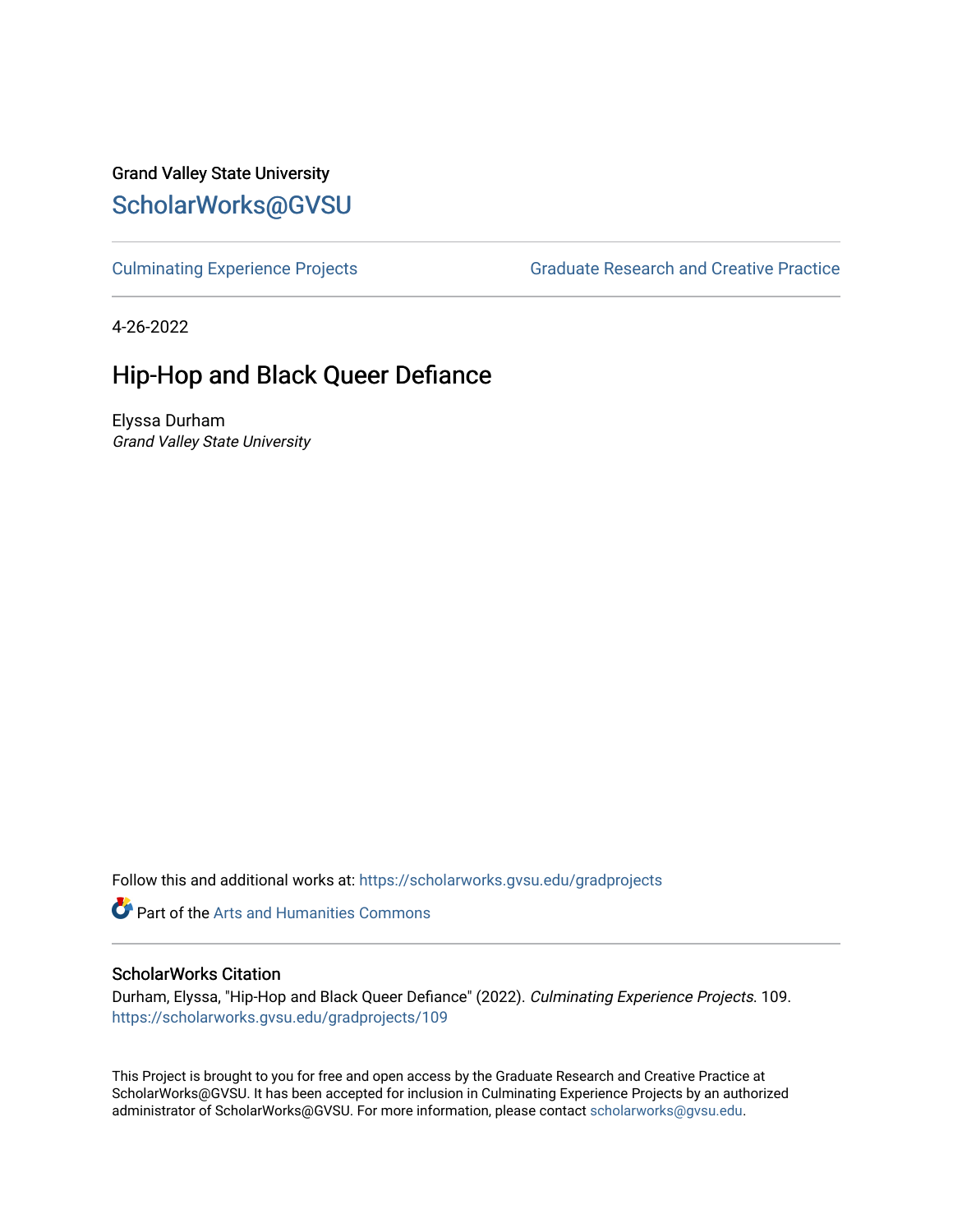Hip-Hop and Black Queer Defiance

Elyssa Durham

A Project Submitted to

### GRAND VALLEY STATE UNIVERSITY

In

Partial Fulfillment of the Requirements

For the Degree of

Master of Arts in Social Innovation

Integrative, Religious, and Intercultural Studies (IRIS) Department

April 2022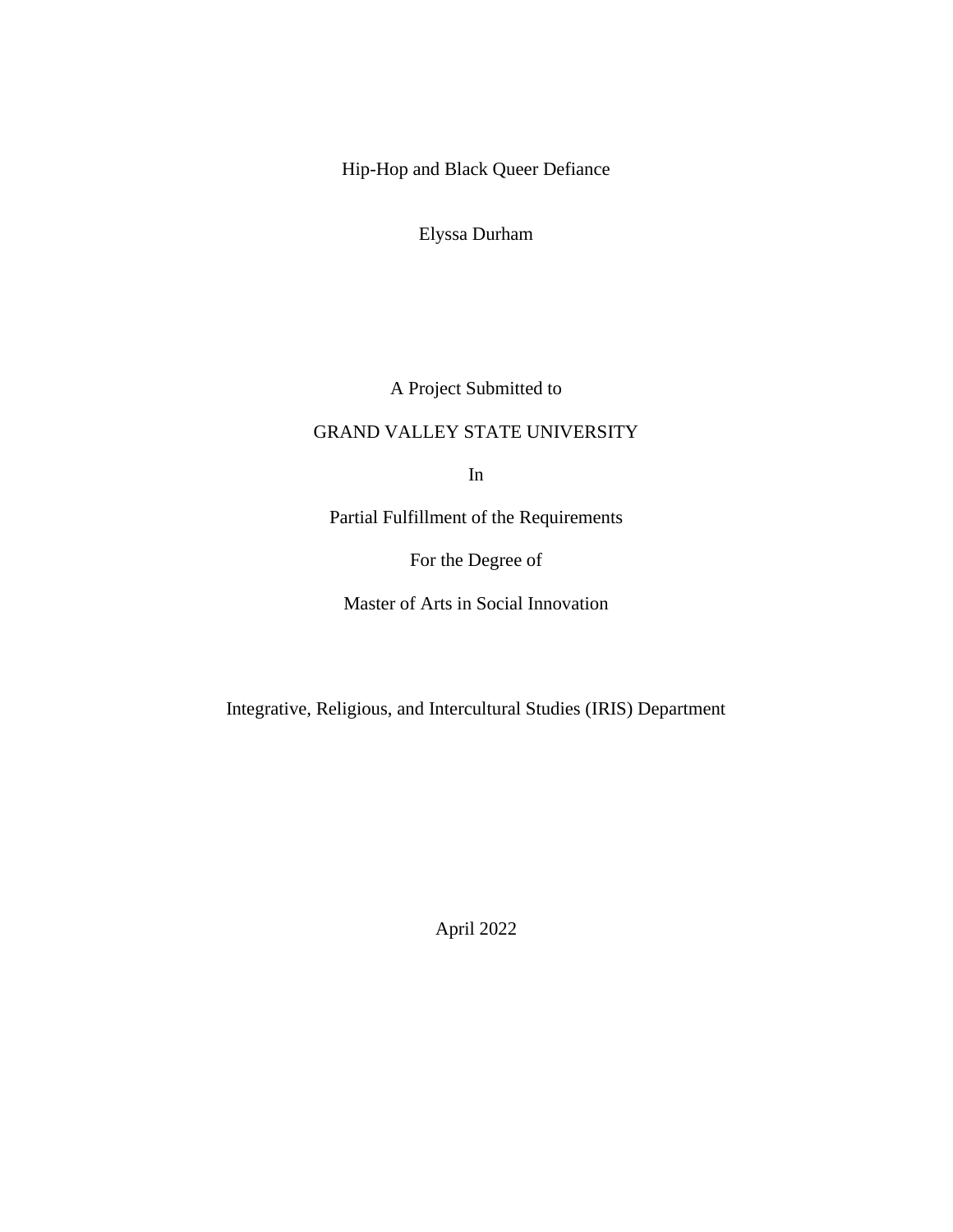

The signatures of the individuals below indicate that they have read and approved the project of Elyssa Durham in partial fulfillment of the requirements for the degree of Master of Social Innovation.

\_\_\_\_\_\_\_\_\_\_\_\_\_\_\_\_\_\_\_\_\_\_\_\_\_\_\_\_\_\_\_\_\_\_\_\_\_\_\_\_\_\_\_\_\_\_\_\_\_\_\_\_\_\_

\_\_\_\_\_\_\_\_\_\_\_\_\_\_\_\_\_\_\_\_\_\_\_\_\_\_\_\_\_\_\_\_\_\_\_\_\_\_\_\_\_\_\_\_\_\_\_\_\_\_\_\_\_\_

<name of project advisor>, Project Advisor Date

\_\_\_\_\_\_\_\_\_\_\_\_\_\_\_\_\_\_\_\_\_\_\_\_\_\_\_\_\_\_\_\_\_\_\_\_\_\_\_\_\_\_\_\_\_\_\_\_\_\_\_\_\_\_ <name of GPD>, Graduate Program Director Date

<name of unit head>, Unit head Date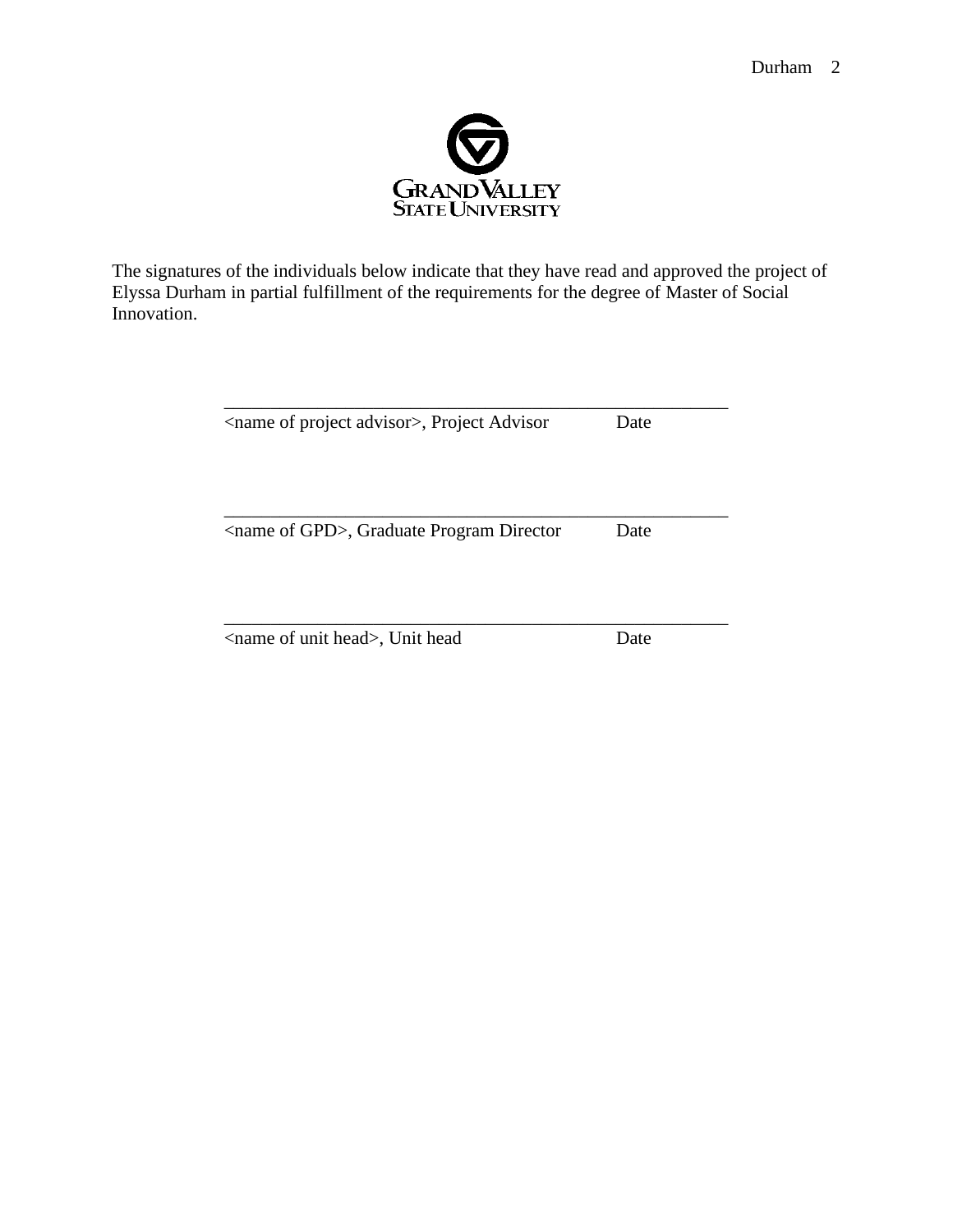# SI 693 Master's Project Approval Form

## **Student Information**

#### **Student Name**

Elyssa Durham

Email durhame@mail.gvsu.edu

**Project Title** Hip-Hop and Black Queer Defiance

Date of Master's Project Presentation April 18, 2022

**Master's Project Advisor** 

Riley Mukavetz, Andrea

The signatures of the individuals below indicate that they have read and approved the project of Elyssa Durham in partial fulfillment of the requirements for the degree of Master of Arts in Social Innovation.

## **Approval History**

## Master's Project Advisor

Andrea Riley Mukavetz **com** (mailTo:rileymua@gvsu.edu)

Andrea Film Mikavete

**Status** Approved on 4/18/22 8:18 AM

## **Graduate Program Director**

Azfar Hussain & (mailTo:hussaina@gvsu.edu)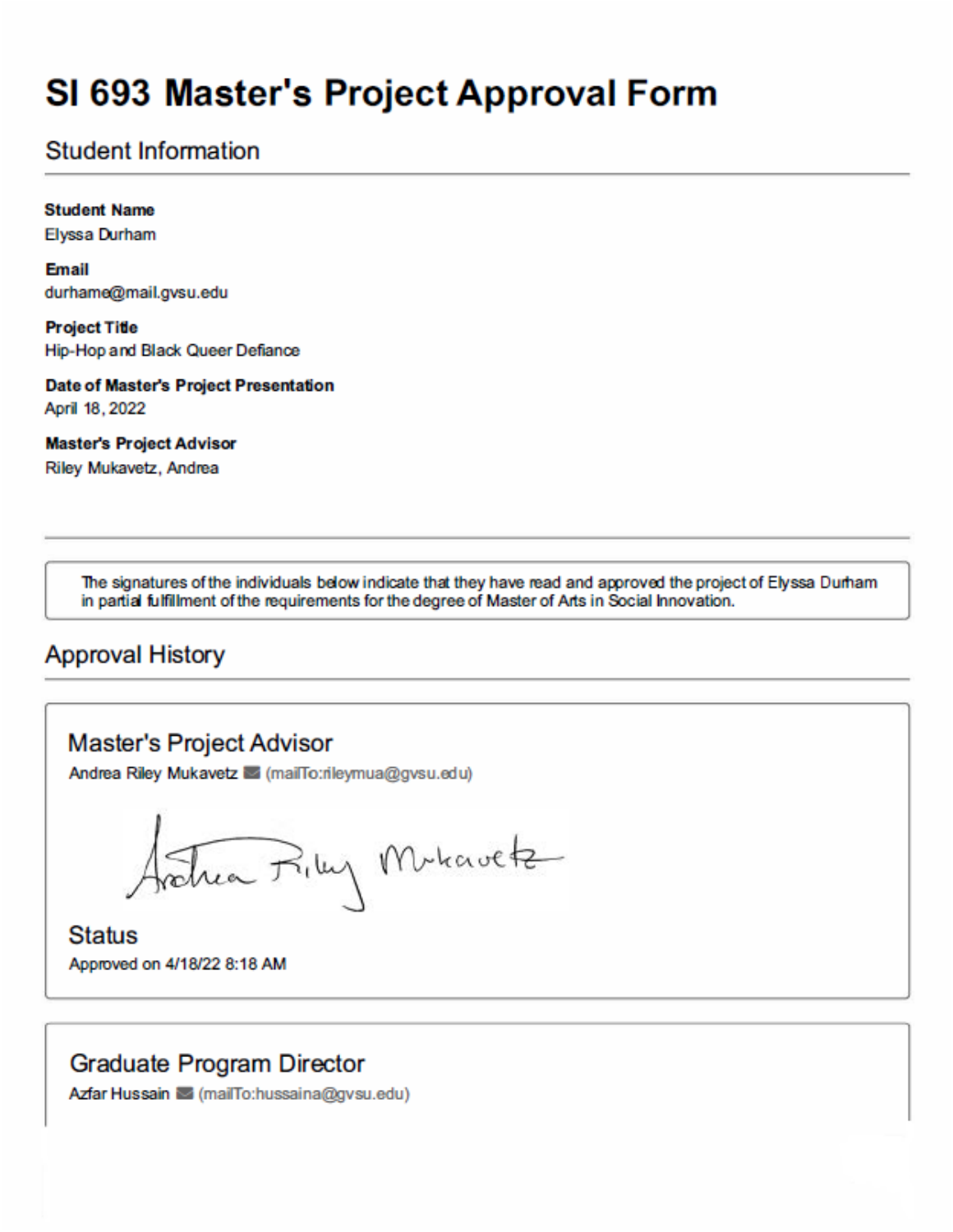waam

### **Status** Approved on 4/19/22 9:41 PM

## Department Chair

Deana Weibel <a>
<a>
<a>
(mailTo:weibeld@gvsu.edu)

Deanah/eibel

**Status** 

Approved on 4/19/22 9:41 PM

@ 2022 Grand Valley State University

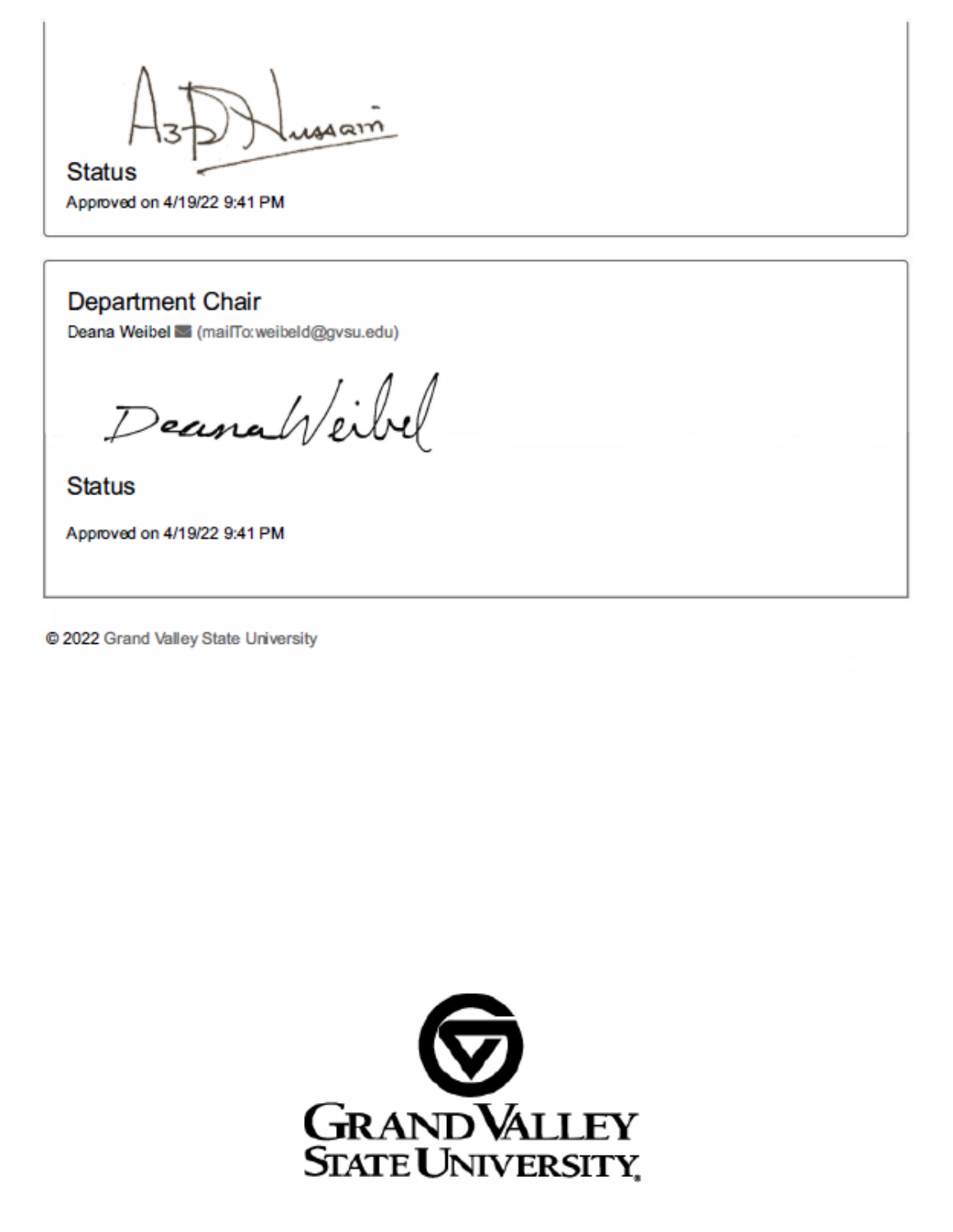### Abstract

This project explores the ways in which critical race theory, the Black, queer experience, and Black masculinity impact hypermasculine and homophobic expression through hip-hop and how Lil Nas X defies gender expectations. Critical race theory, Black, queer experiences, and Black masculinity work cohesively to provide context to societal expectations of Black gender and the ways in which Black people have historically been oppressed. Queen Latifah and Da Brat signal their queerness through fashion and masculine rap and flow through their projects during the 90's, despite a feminine, light-hearted expectation of female rappers at the time. They would influence queer boundaries within mainstream hip-hop, allowing for Lil Nas X to move even farther with what they created. Through historical and image analysis of music videos, this project finds that identity politics through mainstream hip-hop are defied by Lil Nas X and Da Brat and Queen Latifah before him. This defiance offers contributions to social innovations in the ways that the three rappers are influencing and molding the next wave of hip-hop.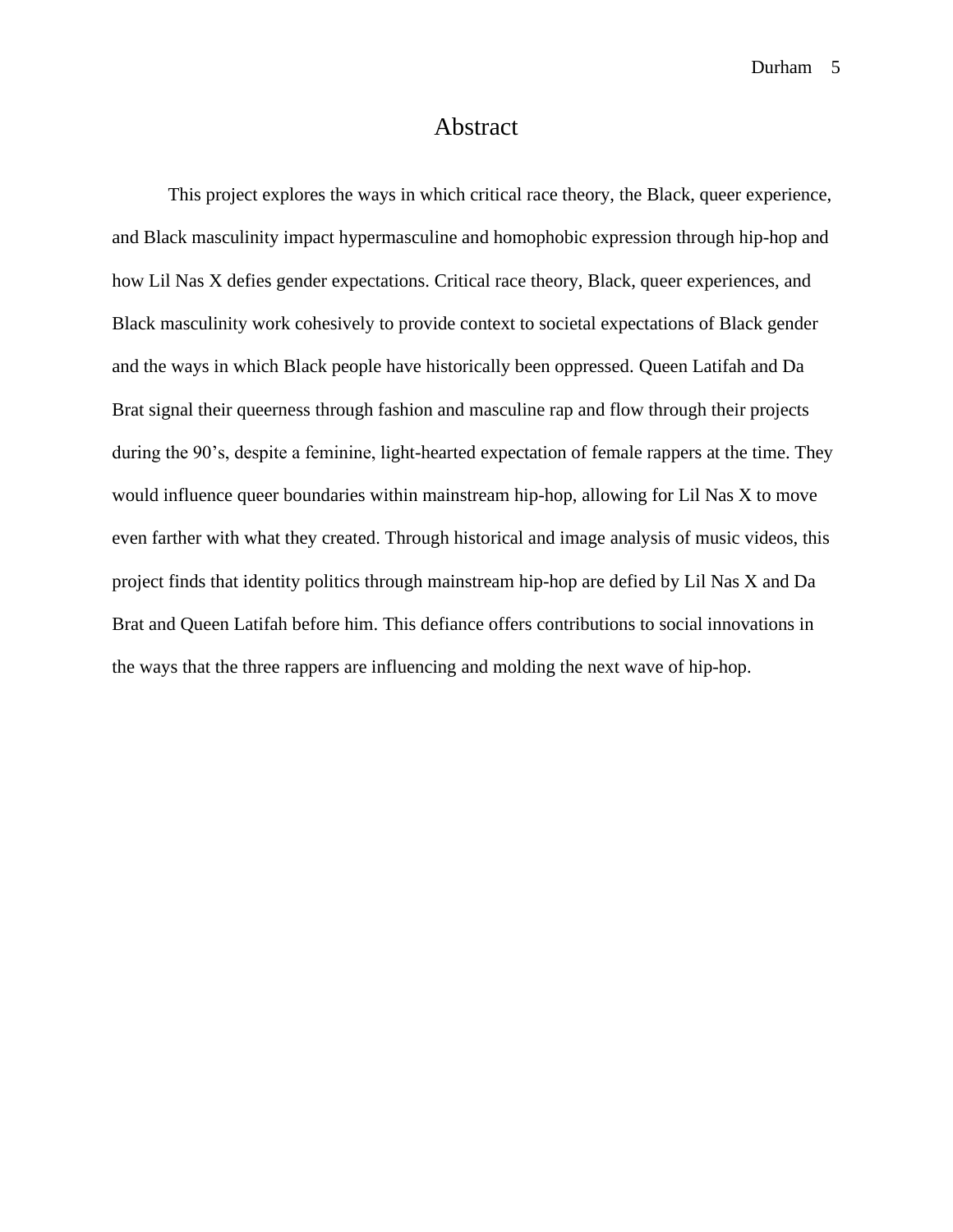## Table of Contents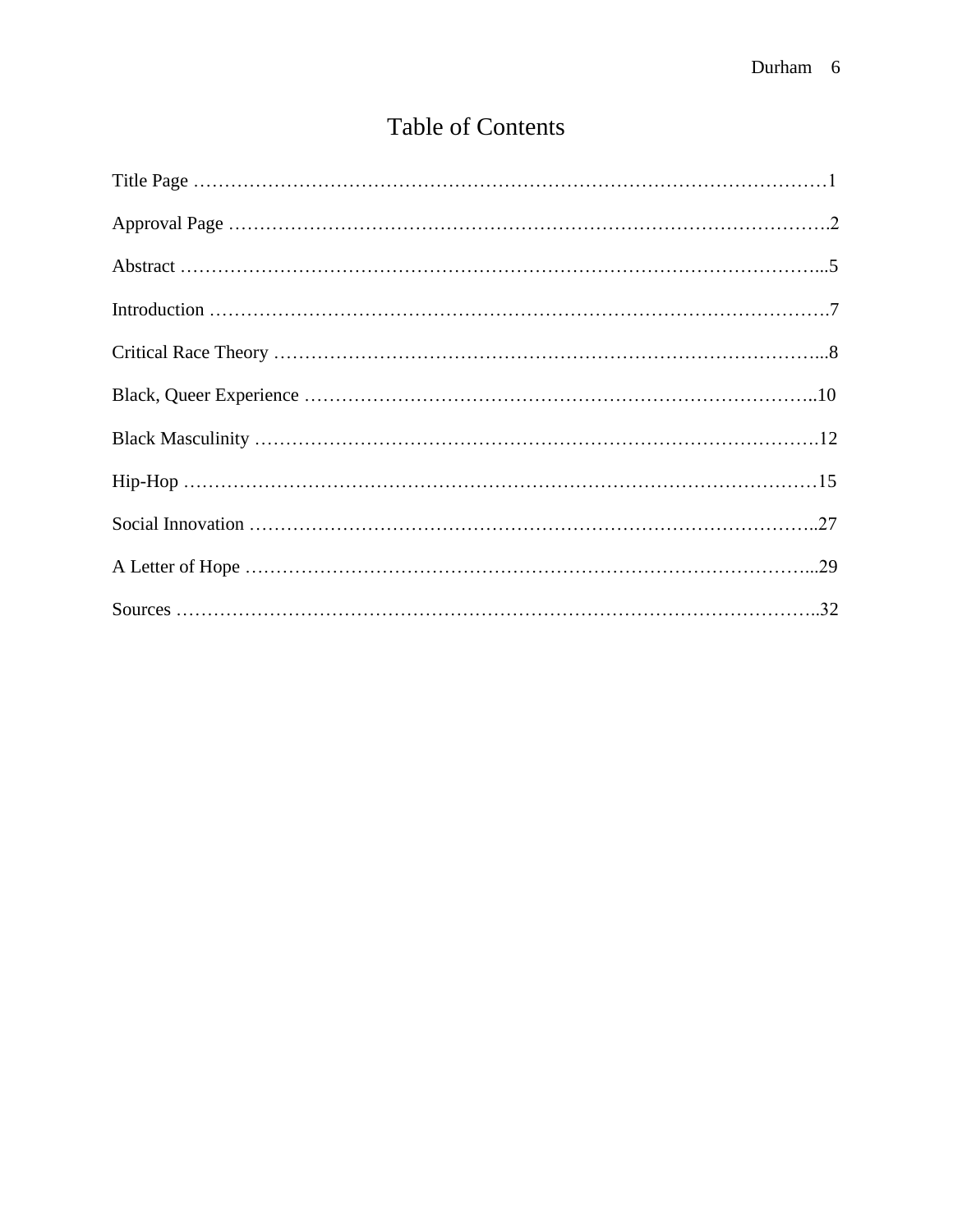### **Hip Hop and the Perseverance of the Black, Defiance**

### **Introduction**

Hip Hop is known for its telling of life stories and fantasies primarily from the Black community facing struggles. Created as a way to both escape and explain the harshness of their realities, hip hop is an expression for many lacking an outlet. However, hypermasculinity interwoven in the genre has allowed for misogynistic and homophobic tropes to create a hostile culture that is historically both anti women and anti LGBTQ. But with both women, queer and heterosexual, and LGBTQ artists reaching mainstream success, arguably attributed to continued human rights activism, many are seen as trailblazers and innovators. The reality is LGBTQ artists are not creating anything outside of what we know as hip-hop tropes. Like heterosexual artists, their music details their life experiences as well as exploring their sexuality through music. The biggest difference is that as time progresses, artists are no longer willing to hide their homosexuality for the sake of a successful career. LGBTQ artists like Lil Nas X are kicking down commercial, heteronormative doors to force space for queer representation that was not granted to those before him like Queen Latifah and Da Brat (neither acknowledging publicly that they have same sex partners until 2021). The industry must now acknowledge why commercial, mainstream space, including mass marketing and radio play on popular stations, was not granted initially and what needs to happen in order to ensure queer success for the culture.

Before 2019, most people would not associate queer hip hop with massive commercial success. With the exception of a few, many hip-hop artists have concealed their sexualities and place other identities before their queer one. Integrating critical race theory and hip hop feminism, this research seeks to understand why Black LGBTQ artists have had a harder time reaching commercial success. What arises from this research is an analysis of toxic masculinity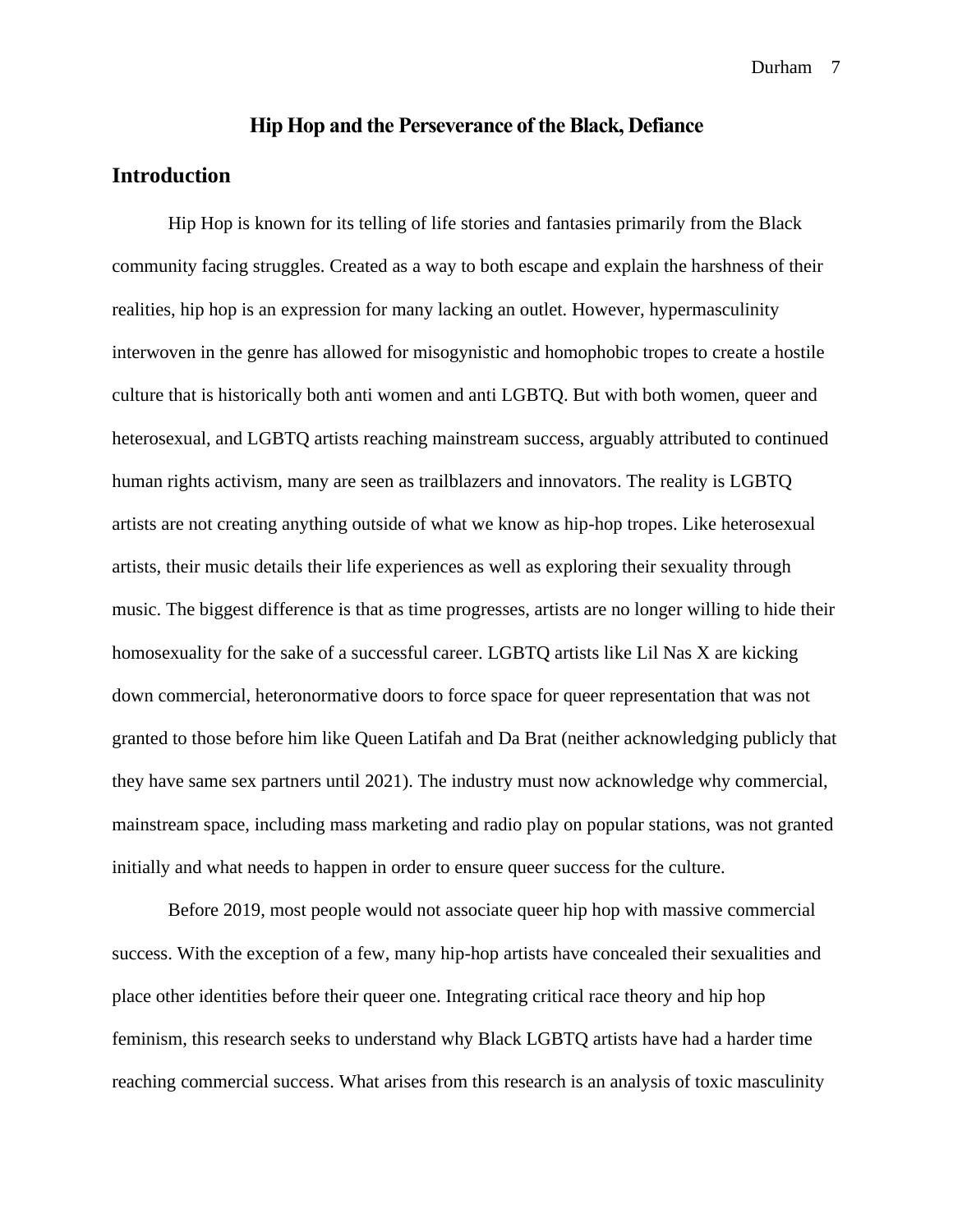and Black LGBTQ experiences within 90s and current hip hop. I argue that human rights activism could be the key to opening more doors for Black queer artists.

### **Critical Race Theory**

The Black community has continuously felt the impact of various social and political policies stemming more than 400 years ago during the trans-Atlantic slave trade. The 13<sup>th</sup> amendment of the constitution would end slavery and grant freedom to former slaves, however, those convicted of crimes would not be granted those freedoms. The 2016 film *13th*, director Ava DuVernay focuses on how that amendment creates a direct impact on the prison industrial complex and the mass incarceration of Black people. Fresh off the heels of the Civil Rights Movement and activism of other marginalized groups, the War on Crime and Drugs originating in the 1970s gave further reason for white people to associate the two with Black people. It is during this time that political focus on those considered to be criminals would manipulate white voters and feed into racist rhetoric. Drug use was not exclusive to certain races yet criminal consequences targeted Black and Brown communities, further separating people of color from attaining social, political, and economic opportunities. Critical race theory centers the point at which race and law meet. Because people whites were no longer able to enslave people, they used law to their advantage to prolong the white agenda. Critical race theory seeks to address inconsistencies within laws that disproportionately affect communities of color (Delgado  $\&$ Stefancic, 2012).

Because opportunities were limited for people of color, we see neighborhoods that reflect the reality of what they are missing. The unfortunate reality of living without is that at times it causes people to turn on each other in order to further themselves. The war on drugs not only created a picture of what a criminal was for the white person, it played into the stereotypes of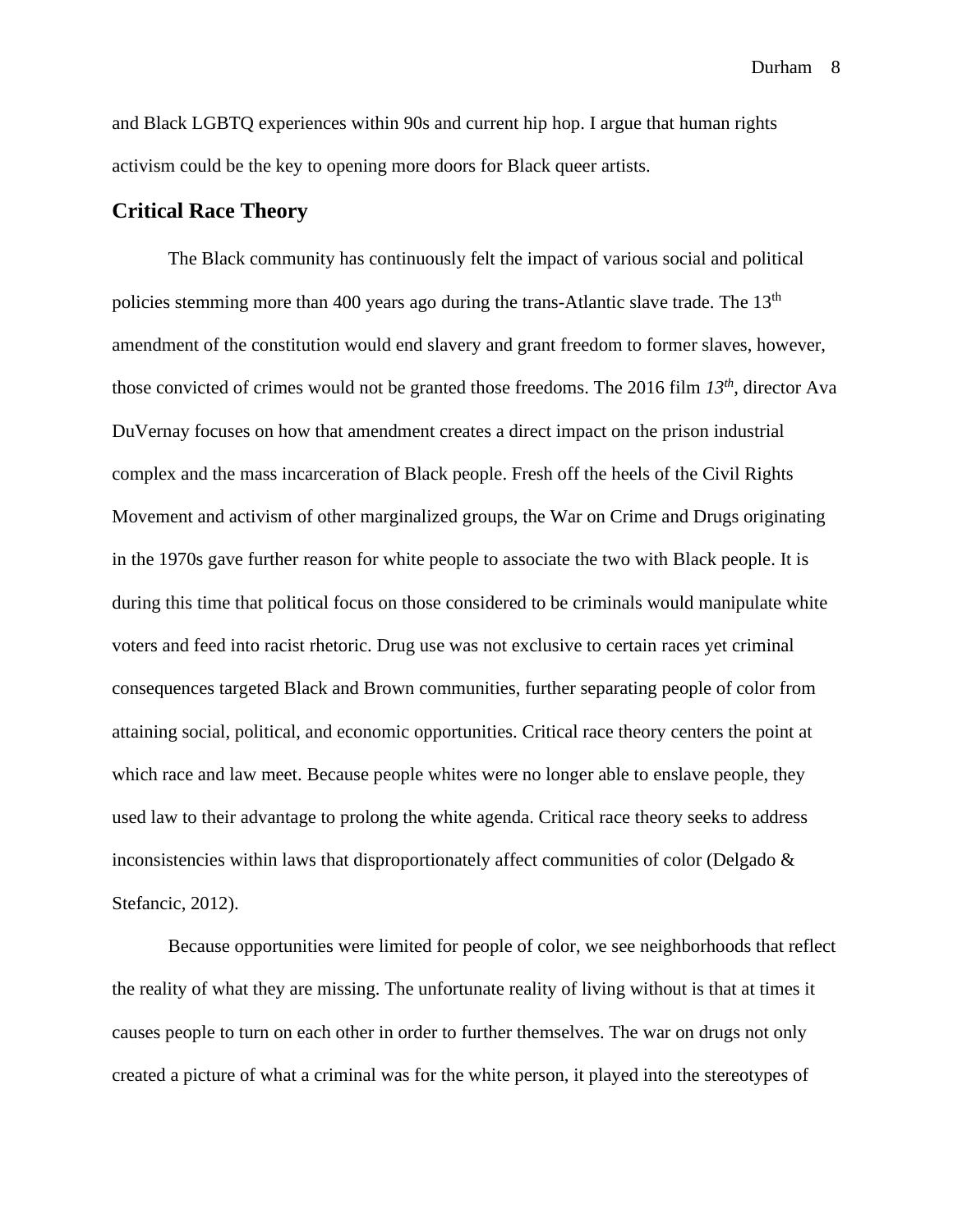what the United States had deemed black people since forcefully arriving to this land. D. W. Griffith's *The Birth of a Nation* (1915) depicts black people as animalistic and immoral beings that terrorize white people. It is the Klansmen that are portrayed as the heroes by saving the "Aaryan birthright." This film is played out in real life by the various presidential administrations' efforts the crack down on criminal actions, widely alluded to the actions of Black people in poor communities. Black people are dangerous and deserve to be locked away, rather than people who were methodically placed in overcrowded spaces suffering from a health crisis started by the very people that call them criminals.

Language is one of the tools proven to be most powerful in preventing racial equality and equity. Language is used to justify discrimination and has evolved in order to mold itself around current day issues. *Lynching: Violence, Rhetoric, and American Identity* (Ore, 2019) compares modern day language used to justify criminalizing and killing black people to the language used during the time of lynching. White people rarely faced consequences for the public murdering of black bodies, largely based on the verbal justification. Lynching was framed as a patriotic service for the good of the people (Ore, 2019). Black lives were already deemed a burden and had been described as dangerous. We cannot expect justice for lives that are declared not valuable. Pair this view of black life with the duty to protect the "pure" white American people, killings tend to be overlooked. The same language is used with current issues. Black lives are still a threat to society. It is the reason that unarmed Black teenage boys like Trayvon Martin and Mike Brown are killed by neighborhood watchmen and police, it is why three white men felt justified in hunting and killing Ahmaud Arbery, and why black people have to remind the country that Black Lives Matter. Language is also a tool used for the continued oppression of the LGBTQ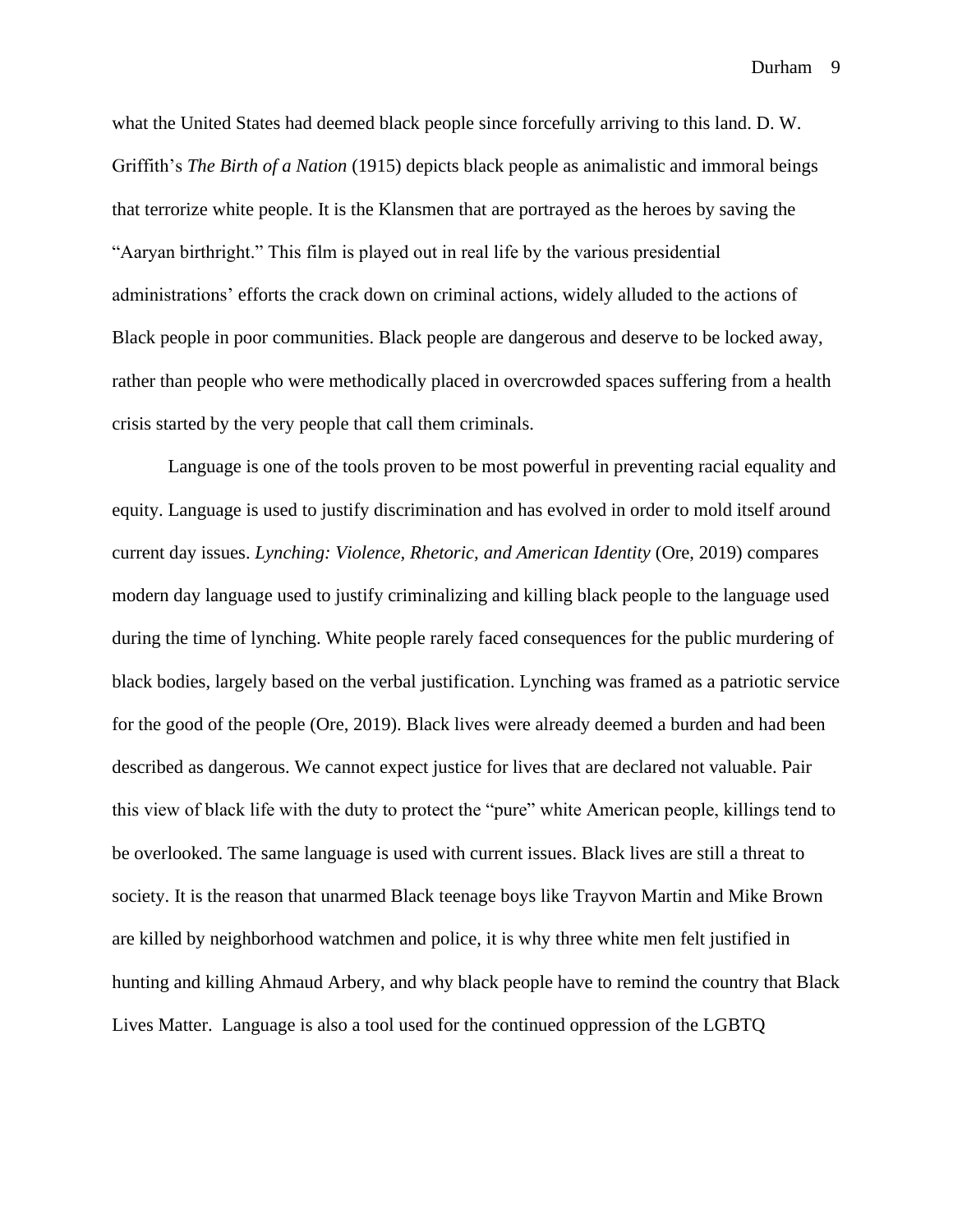community and when faced with both issues, people belonging to more than one marginalized group find that the deeper seeded issues they face most likely go unaddressed.

### **Black, Queer Experience**

As critical race theory and the ways in which the society and the law worked together to continue to place people of color at a disadvantage, the issue of intersectionality became one to consider for those that identify with multiple groups of oppressed people. Often times, activism is focused on issues pertaining to one group; race, gender, sexuality, etc., and the progress made for those marginalized groups benefits the dominant subsection. They are typically cisgender, male, or white, or the combination of those descriptions. Those that meet at the intersection may have other issues on their agendas that the activist movement may never get to, sometimes creating a divide. This is an issue that the Black LGBTQ community members face when trying to advocate for Black liberation, in addition to queer liberation as well. If Black equality, and additional problems that impact Black queer members as a result of race, are not paramount to white queer issues, the dominant, white, subsection of the LGBTQ community will not expend their focus on them.

LGBTQ activism and progress would not be possible without the contributions of Black and brown queer and transgender folks, yet they are some of the last people to benefit from human rights progress. Yoruba Richen (2014) would argue that part of that reason for Black and brown leadership through activism is because the movement for LGBTQ liberation is largely inspired by the Civil Rights movement. Moments like the Montgomery Bus Boycotts, the March on Washington, and the Loving court case would propel moments like the Stonewall Riots, the March on Washington for Gay Rights, and the push for same sex marriage (Richen, 2014). Additionally, we also see more violence toward LGBTQ people of color with little to no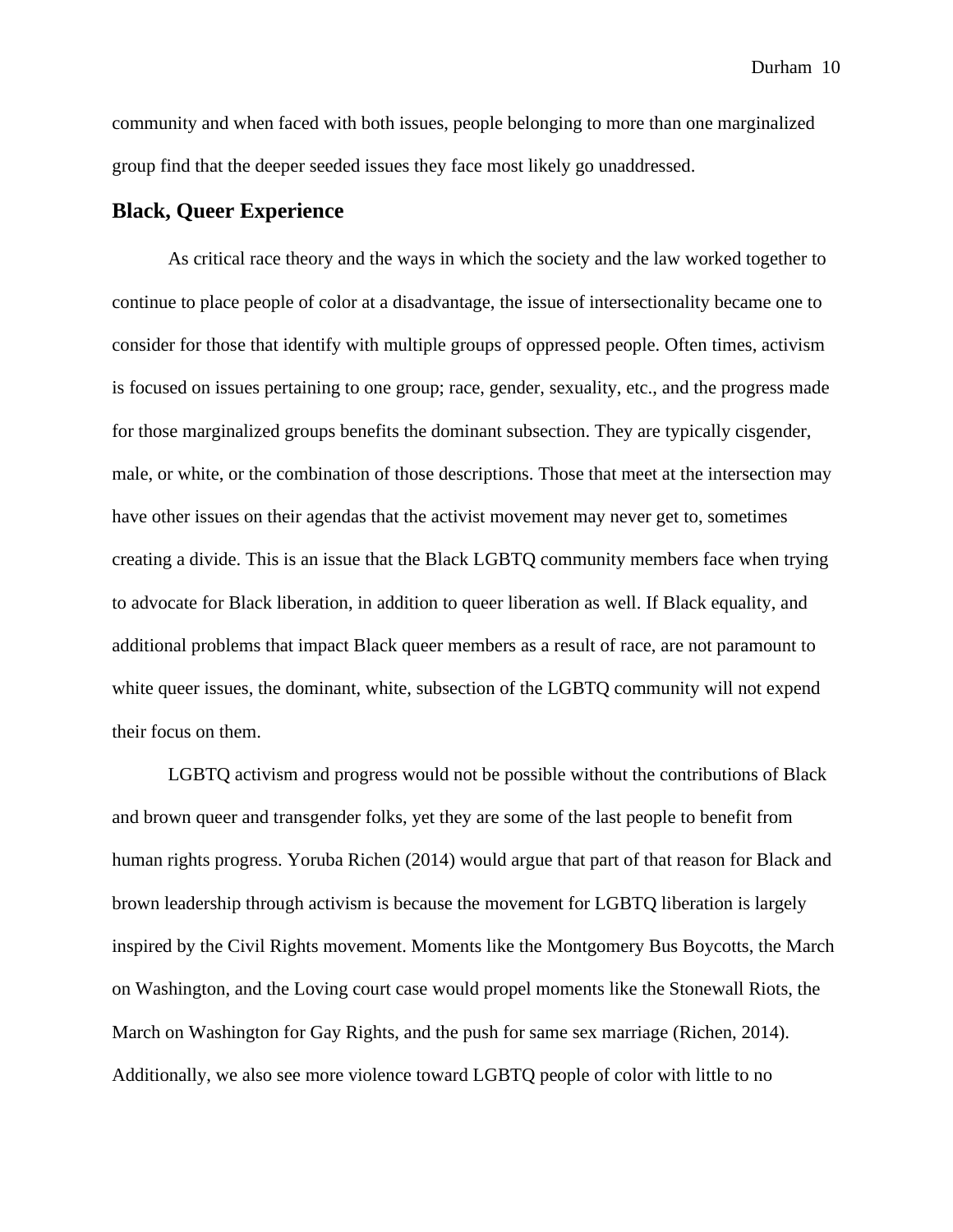repercussions. BIPOC queer and transgender folks must balance the weight of being part of multiple marginalized groups. Within these marginalized groups, advocacy for issues impacting those that meet at an intersection are an afterthought, if that at all. LGBTQ activism first benefits white, gay men, followed by white, lesbian women. We can measure this by the representation.

Throughout pop culture and media, we have been able to see white LGBTQ representation sprinkled through the decades and even less of people of color. This is followed by a gradual increase in queer representation and storytelling by the mid to late 2000s until now. We are able to pinpoint successful white gay and lesbian musicians, actors, politicians, but it is harder to do the same for Black and brown gay and lesbian people. Black, queer love is not expressed to mass audiences, despite extraordinary writing contributions of activism of people like James Baldwin, Audre Lorde, Angela Davis, and many more. For white gay and lesbian people, their human rights needs are being addressed, therefore, there is no need for their activism to be inclusive and intersectional. Queer activism is content within its white privilege boundaries, safe from issues that greatly impact the BIPOC community, racism, housing, education, and poverty.

The Black LGBTQ community has found that one part of their marginalized identity can be an oppressor of the other. There are racists LGBTQ folks that are not in support of advancing Black equity, and there are homophobic Black people that are not in favor of including LGBTQ people in their quest for equal human rights. The Black community is largely homophobic and transphobic. Rooted in religious values, beliefs of the black community are typically traditional, stemming from forced ideologies of white slave owners. These beliefs have developed into thinking that Black LGBTQ people are a hindrance to the advancement of the Black community. One of the biggest arguments from heterosexual Black people is queer people are not able to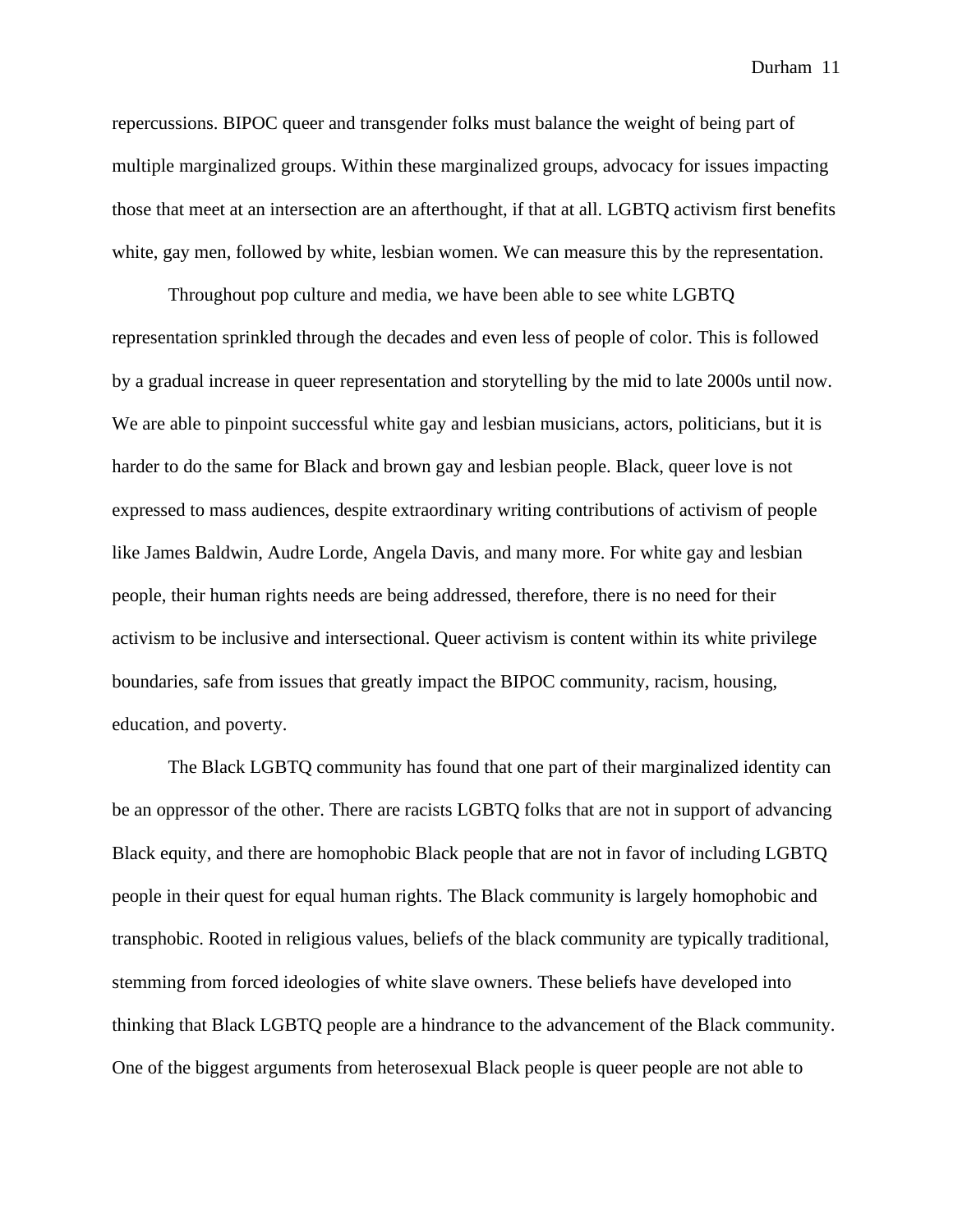produce children, therefore, gayness is a tool used by the "white man" to halt the reproduction of black children and Black lives. Yet, when Black queer and trans lives are lost and those people subjected to higher amounts of violence, concern over Black lives vanishes. Concern over Black lives cannot only matter is that person is heterosexual, concern must be intersectional. In addition to religious beliefs, much of LGBTQ oppression within the Black community is also rooted in the gendered role beliefs. Any expression of feelings by men is seen as feminine and weak. The societal patriarchal system expects overly tough and emotionless expression from men. The Black community took what was learned from the only model of masculinity they had and applied it to themselves.

### **Black Masculinity**

At the core of Black masculinity that we have come to understand in present day is the result of more than 400 years of trauma. Black men have had to build their own form of masculinity after having it stripped from them through slavery. Over time, masculinity was learned from the previous generation, each passing on its own bits of trauma while continuing to function in a world that deems them dangerous. Modeled after a white, patriarchal system, Black men have strived to attain what their white counterparts have had. This has led to the desire of more material possessions and power, while also contributing to misogyny towards Black women.

When slaves were brought to the Americas during the trans-Atlantic trade, black men were stripped of their identity. They were nothing more than a physical worker. "In a world where generally men are supposed to be the most powerful and most respected members of society, the African American slave man was stripped of this right," (Greene, 2008). Black men were just inferior beings to the colonized world. So once freedom was granted to all slaves,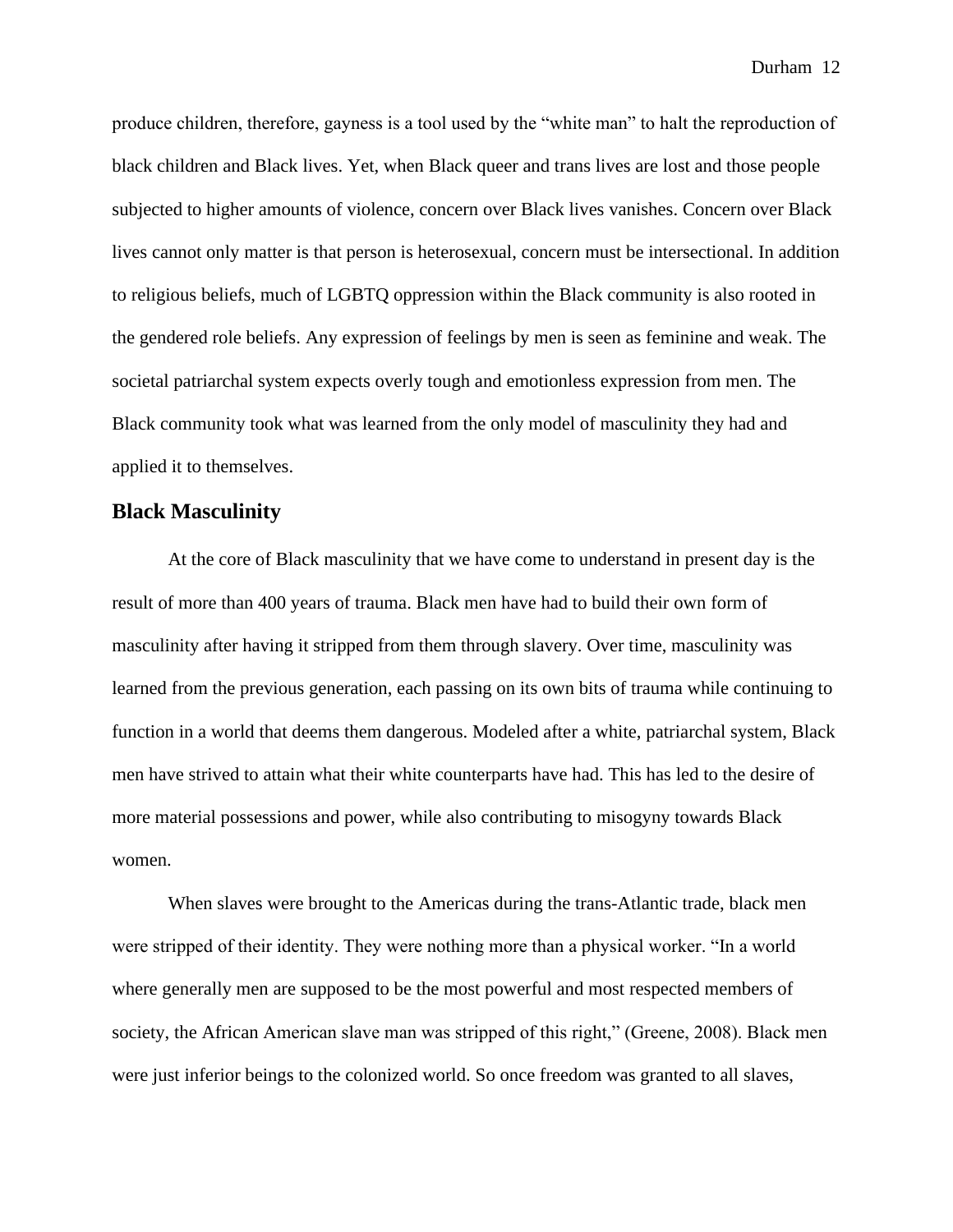Black men needed to model their identity and masculinity after someone. Their only model was white men. This model would be one of patriarchy, where men were meant to lead and own things. This included leading and/or owning women, as well as land, and other material things. But, because Black men had a harder time obtaining ownership and were still expected to be subordinate to the white man, Jasmine S. Greene argues that this fuels and intensifies the Black man's quest of masculine identity:

"Black men saw their masters with an abundance of materialistic goods, and able to be with any woman they wanted. To black slaves white males were in charge of what seemed like everything and to the observing male slave these things were equated with freedom and manhood. So when emancipated, newly freed ex-slaves sought to be like their masters in that respect only more intensified," (Greene, 2008).

Today this quest to find themselves within masculinity has manifested into what we understand of Black masculinity today. Similar to what has been modeled from white men, Black masculinity has been rooted in a since of toughness, and leadership over women, resulting in misogyny that has crippled the Black community and Black women.

While Black male slaves were just classified as workers, Black women were meant to be producers. The Black female slave was valuable because she could birth another slave if she married or if she was raped by the slave owner. Yet through propaganda and language discussed previously, the narrative was changed that Black women were promiscuous jezebels. Much like Black masculinity, perception of Black femininity and women in general centered itself on the notion that Black women were inferior and not worthy of love. They are sexual and angry beings and should be treated as such. Growing up I saw images of "Video Vixens," typically Black women draped around music artists in their music videos while the artists only talked about sex with these women. Very rarely, did I hear or see music that celebrated love with a Black woman. In connection to white, normative masculinity, some Black men also saw from their model how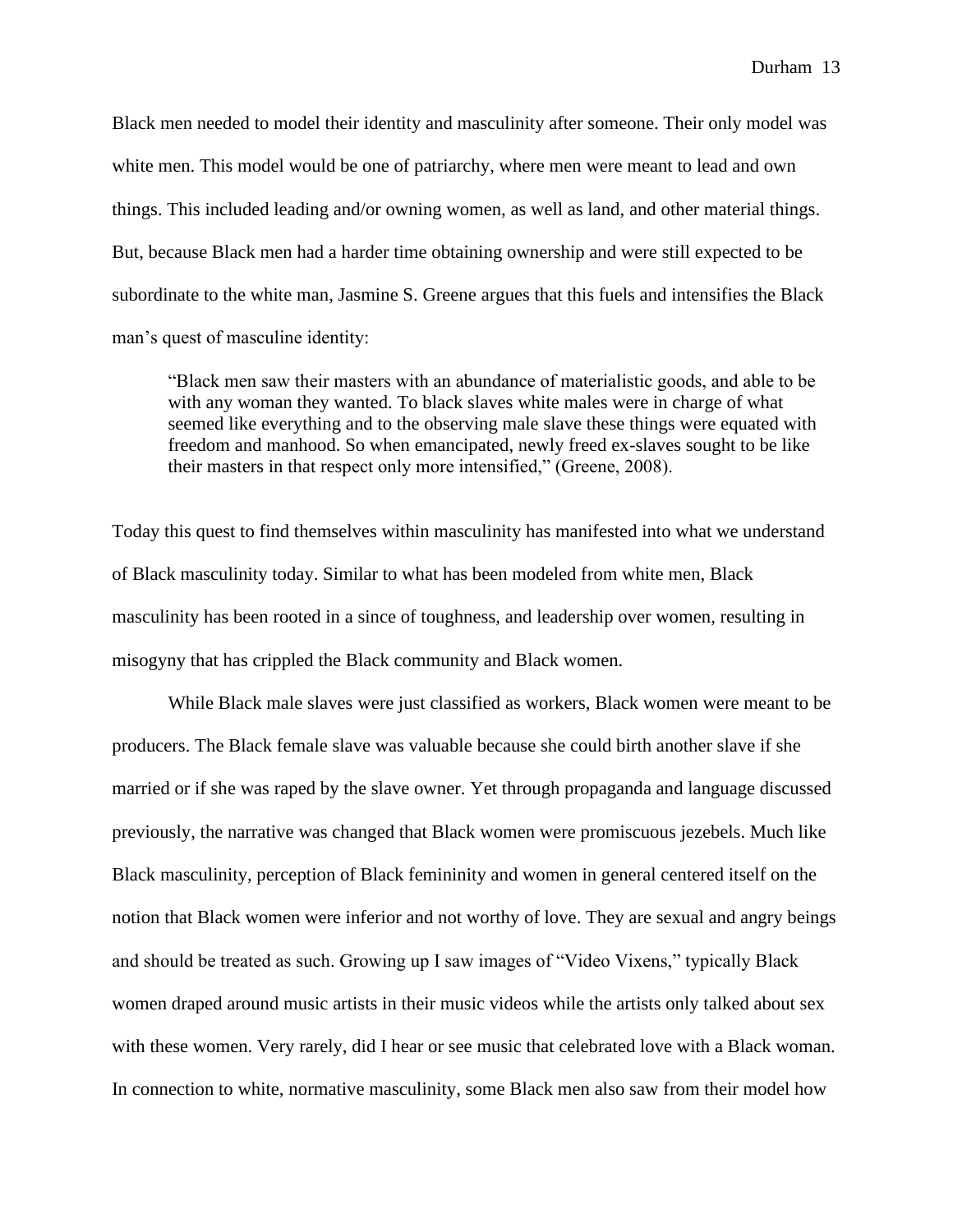to treat Black women. Women and femininity are connected to subordinance, and when a woman is not subordinate, she is difficult and not feminine. Black women's survival of slavery and continued generational trauma has resulted in independence and self-reliance. As a result, Black women are considered as a whole to be "difficult."

In addition to their "difficulty," it has been claimed that Black women contribute to the continued oppression of Black men. In Henry Bibb's arguments to show why Black men deserve the same rights as white men, he places the burden over on Black women. Symbolically and historically, he claims that by staying with a Black woman the Black man is held back from achieving higher goals and the same rights as white men in the racist, patriarchal American society, as Black women trap them in the condition of the subhuman slave, (Henry Anthony, 2013). In a position where women are oppressed by the patriarchal system and Black people are oppressed by racism, somehow the mere existence of Black women hinders Black men from achieving the same equality as white men.

Despite aspects of Black masculinity that can be addressed and improved, Black men have survived generations of trauma and oppression displayed by the United States and beyond. Black men have overcome not having an identity outside of being workers, to persevere and become community leaders today. There is a stereotype of black men not having fathers, but we must acknowledge where lacking a father comes from. Black men were consistently stripped away from their families during slavery and sold to other owners. Young black boys, as a result, were not given the opportunity to create a bond with their fathers. Moving to later years, there has been a movement of mass incarceration of Black men. This has become another way to strip Black men from their families and raising their children. Black men have found a way to survive and contribute great work through all fields, in spite of the oppression set to knock them down.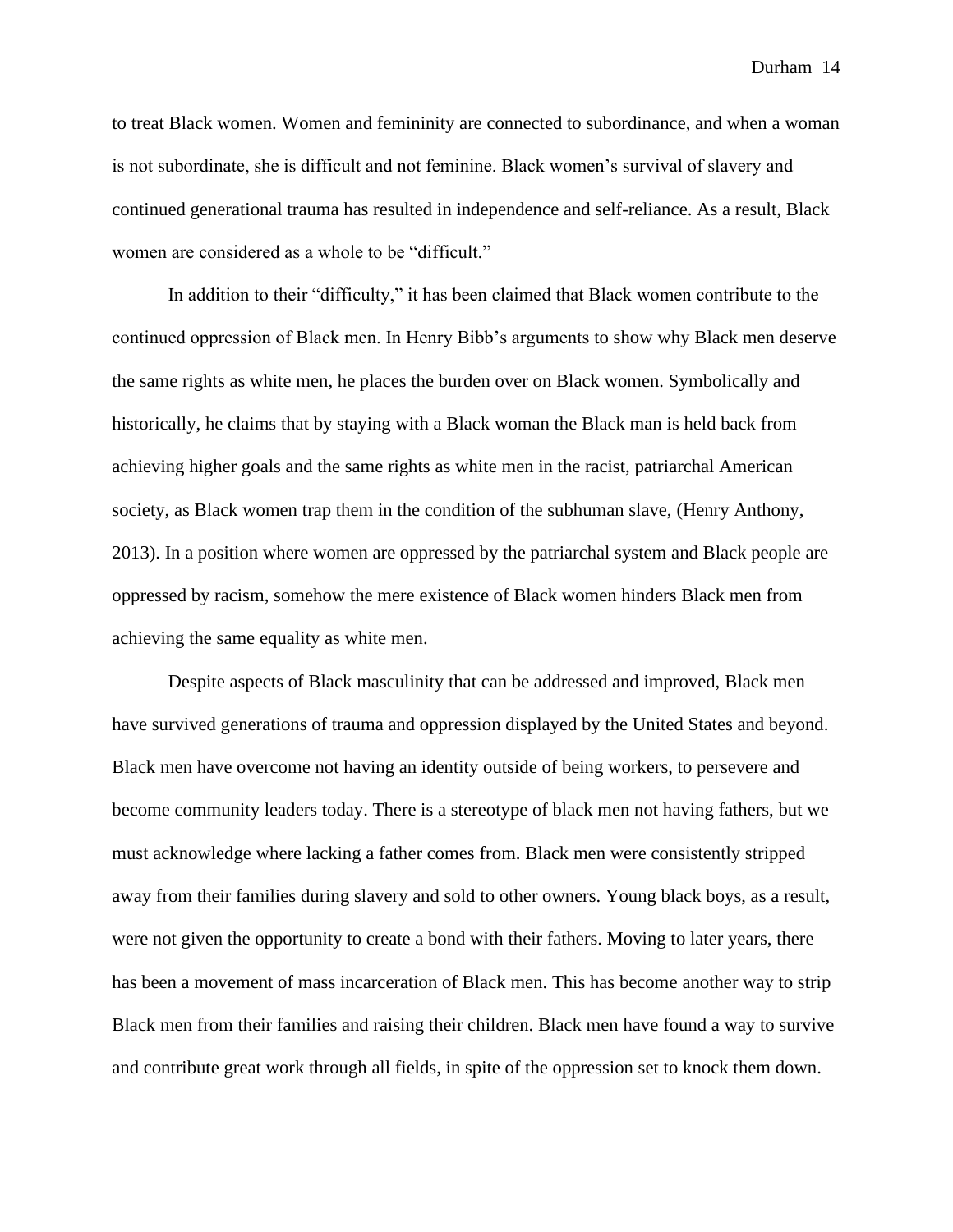While it is important to address systemic oppression and racism, this is not the only story that is told through hip-hop. Hip-Hop artists also make visible the harm and violence we experience but also tell stories of resistance, survival, accountability, sex, desire, and love.

### **Hip-Hop**

Beginning in the 1970s in New York, hip-hop was created as a sense of self-expression for those in the Black community that needed an outlet. Taking influences from other styles of music centered in Blackness, hip-hop looked to rework those tracks to create new sounds. At the time, hip-hop was a means to convey everyday life and frustrations. Crippled by gang violence, drugs, poor housing, and racial injustice, hip-hop block parties, thrown by DJs, were a safe place for young people to blow off steam and foster creativity (Llanas, 2017). As hip-hop continued to evolve, the contents of which people rapped about started to change. It was about who looked and sounded the best while rapping. This would spark competition and lead to diss tracks or battles where rappers would directly beef with or insult other rappers through song. However, rappers were also showing that they were socially aware of the injustices happening around them as well. As hip-hop moved into the 1990s, the emergence of gansta rap and misogyny became more prevalent. Tricia Rose defines three tropes in hip-hop that covers what hip-hop would become at this time and has remained: keepin' it real, ganstas, and bitches and hoes/pimp (Rose, 2008).

The keepin' it real trope tells the stories of everyday experiences. It is the reality of what life is like living in America as a Black person, living in the ghetto, the effect that violence has had on people, and who rappers are as people in general. The keepin' it real trope has the ability to spill over into the other tropes as gangs and violence or pimping are realities for some people.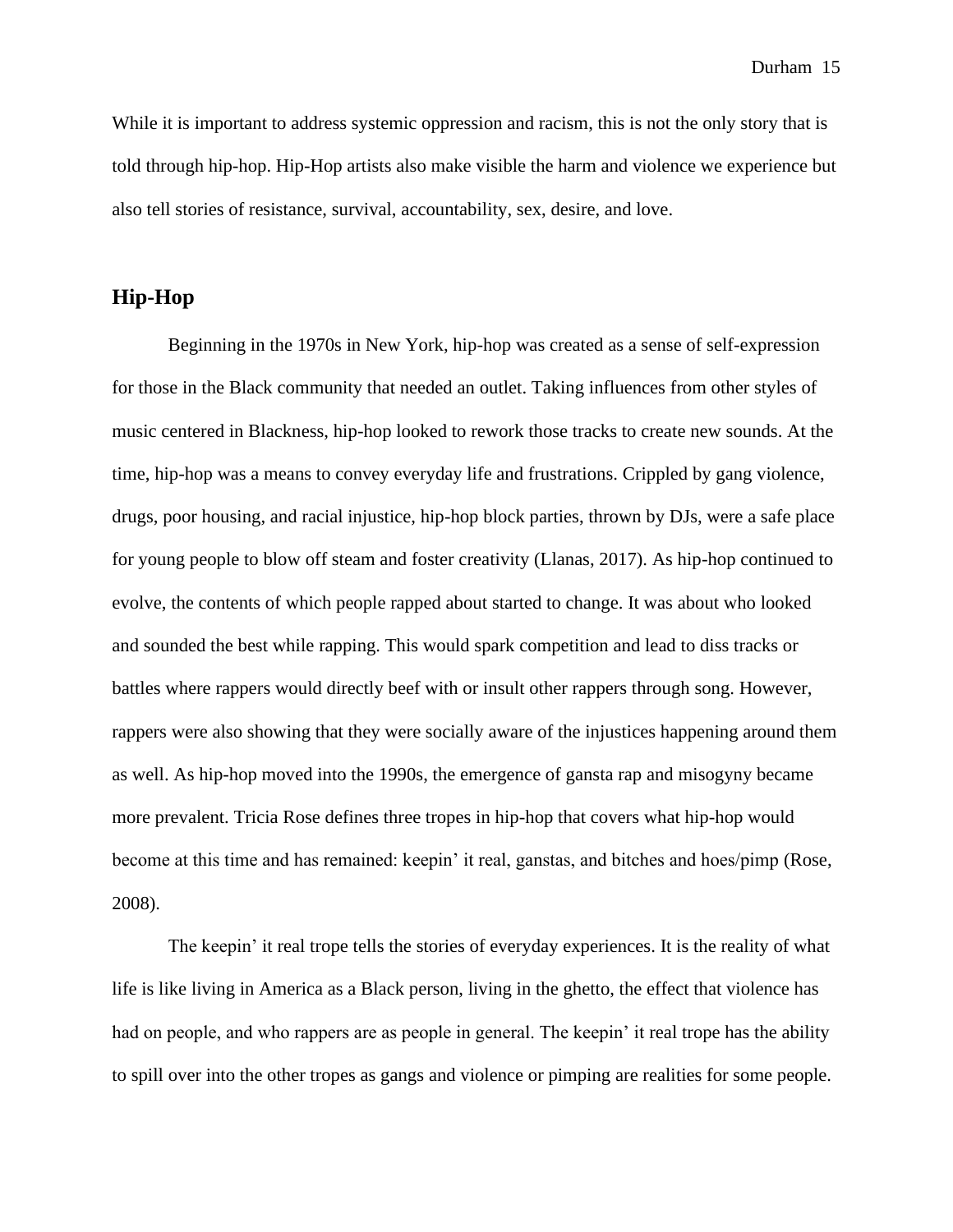The keepin' it real trope is real life storytelling. The gangsta trope includes the gang life and violence in general. This includes rappers that directly tell the listeners that they represent a gang or threaten to use a gun. We often see this trope used when referring to drugs and life in the hood. Because many heavily Black concentrated neighborhoods have high poverty levels due to housing and job inequality, exposure to violence in this way is familiar not only to those contributing to the genre, but those consuming the content as well. The bitches and hoes/pimp trope directly stems from misogyny and mistreatment of Black women. The trope consists typically of men bragging about their ability to sexually exploit women for their own pleasure. This is often paired with bragging about having a lot of money in order to live this lifestyle and obtain material things that intrigue the "bitches and hoes." The audience also sees this trope played out through music videos as well as male rappers find themselves surrounded by "video girls" or women dressed in little to no clothing dancing around the rapper. The latter two tropes are both the result and contributed contribution to black masculinity, while the bitches and hoes trope/pimping trope directly correlates to treatment and disrespect of black women.

Hip-hop has also played into the expected gender roles created in the Black community. Black men were expected to be "hard" or emotionless. Rappers take pride in their ability to not show emotion or be "soft", a trait seen as feminine or gay for a man to have. In *Hip-Hop: Beyond Beats and Rhymes* (Hurt, 2006), the film discusses the culture around hypermasculinity, misogyny, and homophobia within hip-hop. Hip-hop did not create the toxicity within certain aspects of masculinity that we see performed, yet they further perpetuate them. In that way hiphop was born out of what the patriarchy had already created, but a challenge in gender expectations would push the boundaries of what the genre could achieve.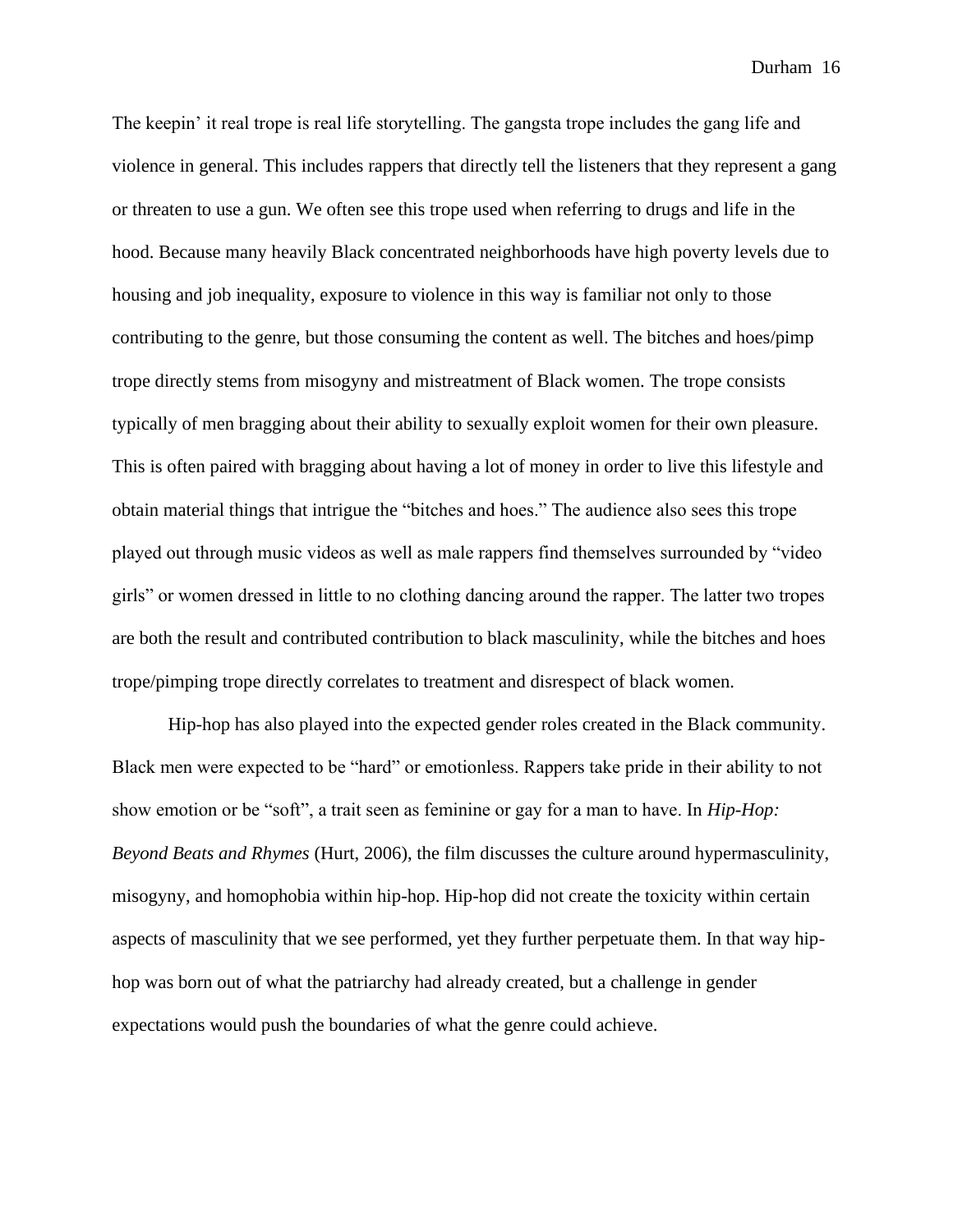Black female rappers in the 70s and 80s, for the most part were expected to be lighthearted and mostly produce dance tracks about love. It wasn't until the late 1980s, heading into a new decade, that a new emerging female rapper would push the boundaries of what was expected of women in hip-hop at the time and further impacting how women would be presented. The 1990s brought a new wave of women rappers who seemingly soft-spoken than their counterparts in the 1980s. Salt n Peppa and Monie Love reflect a normative rapper during the 80s and 90s: soft-spoken, feminine, and their content dedicated to heterosexual relationships. With the release of Queen Latifah's first album All Hail the Queen, in 1989, intervened in the expectations of what a woman rapper looked like and her music styling. Using a more aggressive approach and content focused on the issues Black women faces and addressing the violence with Black communities including domestic violence and misogynoir, Latifah didn't present herself as feminine or timid. She presents herself as androgynous through her fashion choice. For example, unlike Salt n Peppa who wore mid rift clothes or feminine-marked clothing. Latifah would wear a suit and then pair it with large gold hoops typical of Black and Brown women from this time period.

Queen Latifah's *Black Reign* album revolved around themes of blackness, representing a community, love, domestic violence, and trials that black women face. Consistently challenging the mistreatment of Black women within hip hop culture and the Black community in general, Queen Latifah showed that she would be outspoken and confident regardless of opinions. Throughout the album Latifah is able to show versatility by changing the tone in her flow and even singing at certain points. She gives off a softer tone when speaking on topics of love and her community and a more aggressive tone when speaking on violence and problems regarding black women.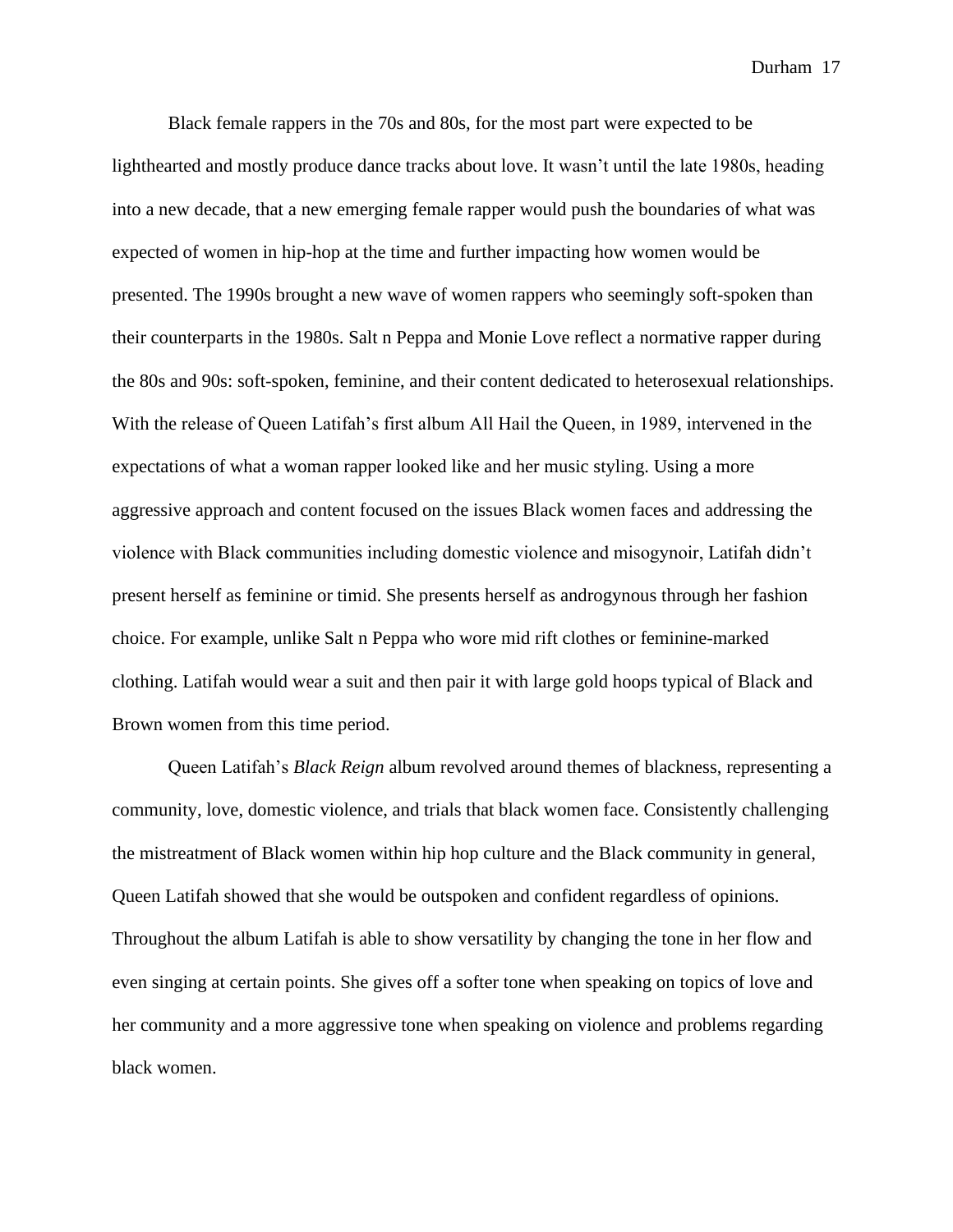*U.N.I.T.Y.* starts with a mellow saxophone while Latifah spells out the word unity and the mellow feeling is abruptly juxtaposed with the question, "Who you callin' a bitch?" Queen Latifah shows off her more aggressive flow while addressing sexism and domestic violence towards women. The song challenges the bitches and hoes trope head on, using her experience as a black woman to keep it real. "Instincts leads me to another flow, everytime I hear a brother call a girl a bitch or a hoe. Tryna make a sister feel low, you know all of that gots to go." Latifah capitalizes on the "keepin it real" trope in hip hop throughout the album. She not only speaks on issues regarding black women, but issues regarding living in the hood and the violence it brings.

*Just Another Day* describes what life is like living in New Jersey. She becomes so used to the violence around her that it does not bother her; the hood is home. "Just another day living in the hood, just another day around the way. Feeling good today. I hear the [gunshot] but I'm here to stay." As the song goes on, the gunshots become part of the beat. We hear it often enough that we also become use to it. She stays strapped for protection from potential threats but there is a sense of pride in where she comes from. The beat gives a sense of easiness despite the occasional gunshot sound. The gun shot is not only her reality, but the reality of other Black communities that are typically part of the lower class. It is not out of the ordinary to hear gunshots throughout the day. One must simply check their surroundings and continue on with what they set out to do.

Born on the West side of Chicago, Da Brat would make a mark on the expectations of female hip-hop in the mid 90s. Her debut album, *Funkdafied,* was the first female hip hop album to go platinum (Herman, 2020), notably pair with images of a masculine female rapper. Da Brat was hard hitting and outspoken when it came to her rapping and flow. Her rap and appear like another one of the guys, led to years of speculation regarding her sexuality. Despite what was seemingly obvious for a lot of fans, the time would prove to be hostile for queer folks.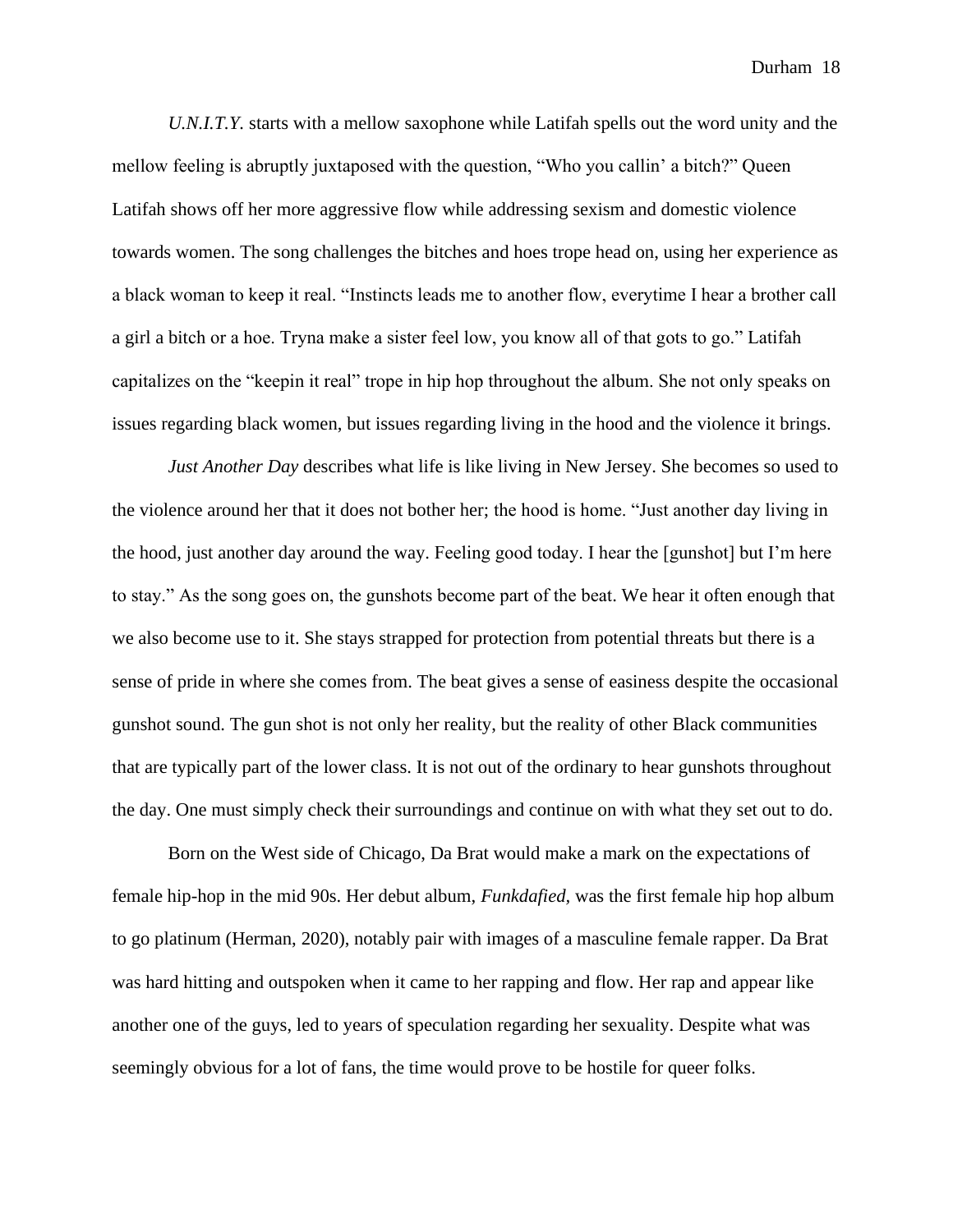Regardless, Da Brat contributed greatly for Black queer women that would enter the music industry after her, jump starting with her success with *Funkdafied.*

In Da Brat's album, *Funkdafied*, the rapper includes themes of Blackness, community, marijuana, and violence. Beginning with the album title, Da Brat makes multiple references throughout the project about bringing the funk. Funk is heavily intertwined within black music and culture. Heavily dependent on drums and baseline, funk is dance music derived from the 60s and 70s. Throughout the album Da Brat raps over beats stylized by the 90s that pay homage to funk music from earlier decades. In this, Da Brat is setting precedence in her Blackness as well as looking to elders before her to influence her work. Like funk music, certain songs are meant to make the listener want to dance. The song *Funkdafied* samples The Isley Brother's *In Between the Sheets*, who were known for funk, soul, and R&B. The song is solely meant to make people dance. However, other themes in the album show that while Da Brat focuses on dance and community, she also displays hip hop tropes of violence and drug use. *Ain't No Thang* showcases Da Brat's willingness to use violence when pushed, "Don't push me cause I'm close to the edge. Motherf\*ckers wanna test me, cops wanna arrest me but f\*ck that, ya get a hole in ya f\*ckin' head." In hip hop lyrics like this typically come from male rappers. But Da Brat operates in her raps as if those gender expectations in hip hop do not exist.

On Da Brats album cover for *Funkdafied* and throughout her music videos, the rapper dresses and presents herself in a masculine form. She wears baggy jeans, paired with an oversized shirt and jacket, accompanied by braids and at times a bandana wrapped around her head. Her clothes are identical to other male rappers at the time including Jermaine Dupree, who's label she has worked on and who was also featured on her album. Her flow and cadence are aggressive when speaking on violence that she is not afraid to inflict. Many female rappers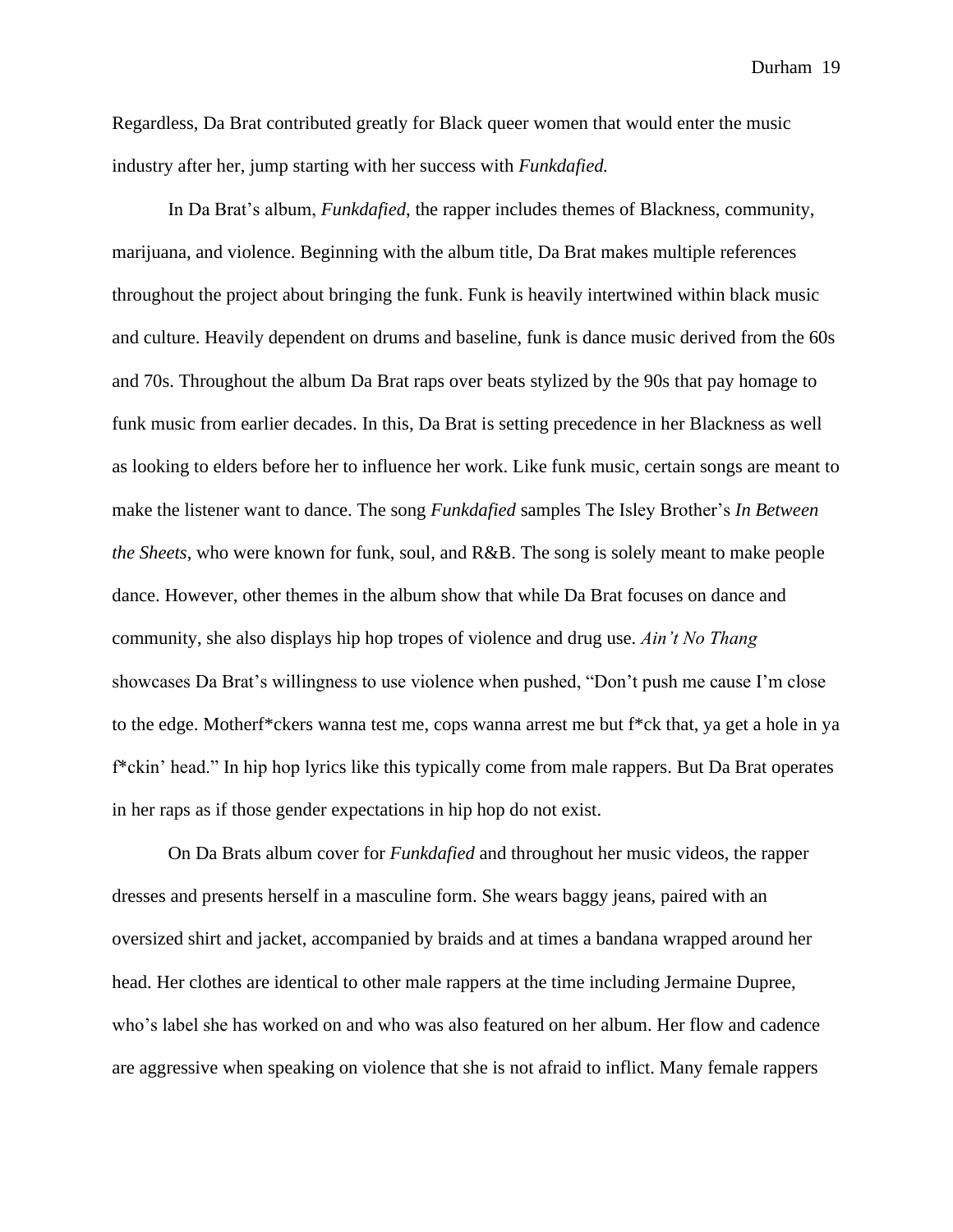during the 90s tend to have a softer tone to their voice or use their aggressiveness in conjunction with their sex appeal. Rappers like Lil Kim and Foxy Brown personify sex throughout the mid to late 90s, leaving Da Brat's *Funkdafied* in a league of its own. It also feels as though when warning about her violence she is sending a message to all genders that she is not to be challenged. Da Brat's expression through her art form and fashion transcends gender norms in the hip hop community.

Both Queen Latifah and Da Brat are trailblazing women in hip hop. Both transcend set expectations for women in hip hop established by the early to mid 90s. Queen Latifah had more of an androgenous feel, pair masculine clothing with big earring hoops and long hair worn down. Her fashion matches with her ability to change her flow and tone, soft like other female MCs at the time and aggressive like her male counterparts as well. Da Brat gave off a more masculine feel both in her fashion expression and rapping style. And while Latifah mentions heterosexual love and sex in her project, Da Brat does not mention love at all in hers. Now knowing that in 2022 Da Brat has confirmed her lesbian sexuality, it seems as though not mentioning love in her album was a conscious choice in order to avoid speculation. While neither women were out about their sexuality during the prime of their hip hop careers, they have helped pave the way for hip hop artists like Lil Nas X to be able to be successful in mainstream hip hop while embracing his sexuality.

### My Experience

From a very young age I knew that I was queer, before knowing what queer was. Without knowing, I was signaling in the ways that Queen Latifah and Da Brat were. As a kid I connected to the fashion that they were displaying and the ways in which they also displayed bits of masculinity. I would cry as a kid when my family would tell me that I looked pretty. Instead, I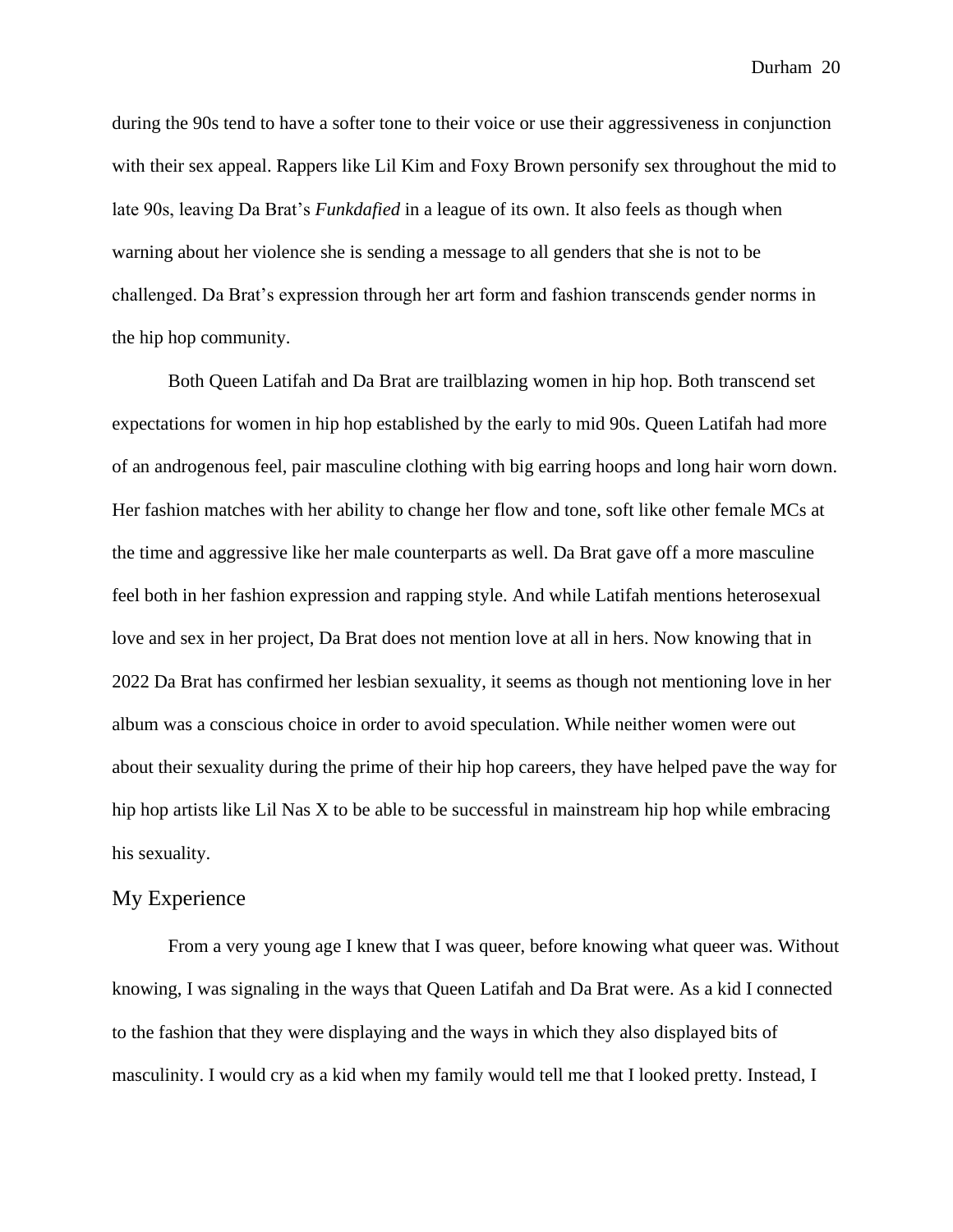was instantly cured of my crying fit if they told me I looked cool. I was mostly considered a "tom boy" while enjoying small bits of things that were considered "girlie." In my heart I knew that I was queer, but like a lot of other queer people I struggle to accept myself based on the societal norms that were set. I had finally come to terms with who I was by the end of my freshmen year of college. Still afraid to outright be who I was, I decided that I would put more pressure on signaling. Suddenly, I had a lot of "girl crushes" and I started to dress a slight bit more masculine. I wore a lot of hoodies, paired with a matching baseball cap or beanie and Timberland boots. By the time I gained the courage to start coming out, I noticed that those who were queer had already picked up on my signaling. In embracing who I was for the first time, I also started to realize that my experience as a Black, queer person would implicate more struggle.

I had slowly started to see more Black, queer representation within the media I paid attention to: Frank Ocean, Tyler the Creator, Kehlani, Young MA, and iLoveMakonnen. It seemed like with the exception of Young MA and Kehlani, who took what Latifah and Brat granted queer women and pushed the boundaries further, there was still some ambiguity in regards to Black, queer men's sexuality in mainstream hip-hop. I had come to understand that there was more acceptance for Black, queer women in the music industry because there was a curiosity and fetishization in regard to women's sexuality in general. Heterosexual men enjoyed seeing, knowing that women enjoyed each other (also displayed in many hip hop lyrics). That same acceptance and curiosity was not granted to Black men in the mainstream music industry. So when Lil Nas X was able to continue a historic Billboard run at the top of the charts, after confirming that he was a queer man, I knew the music industry had reached a place where finally, Black queer men were able to be themselves unapologetically.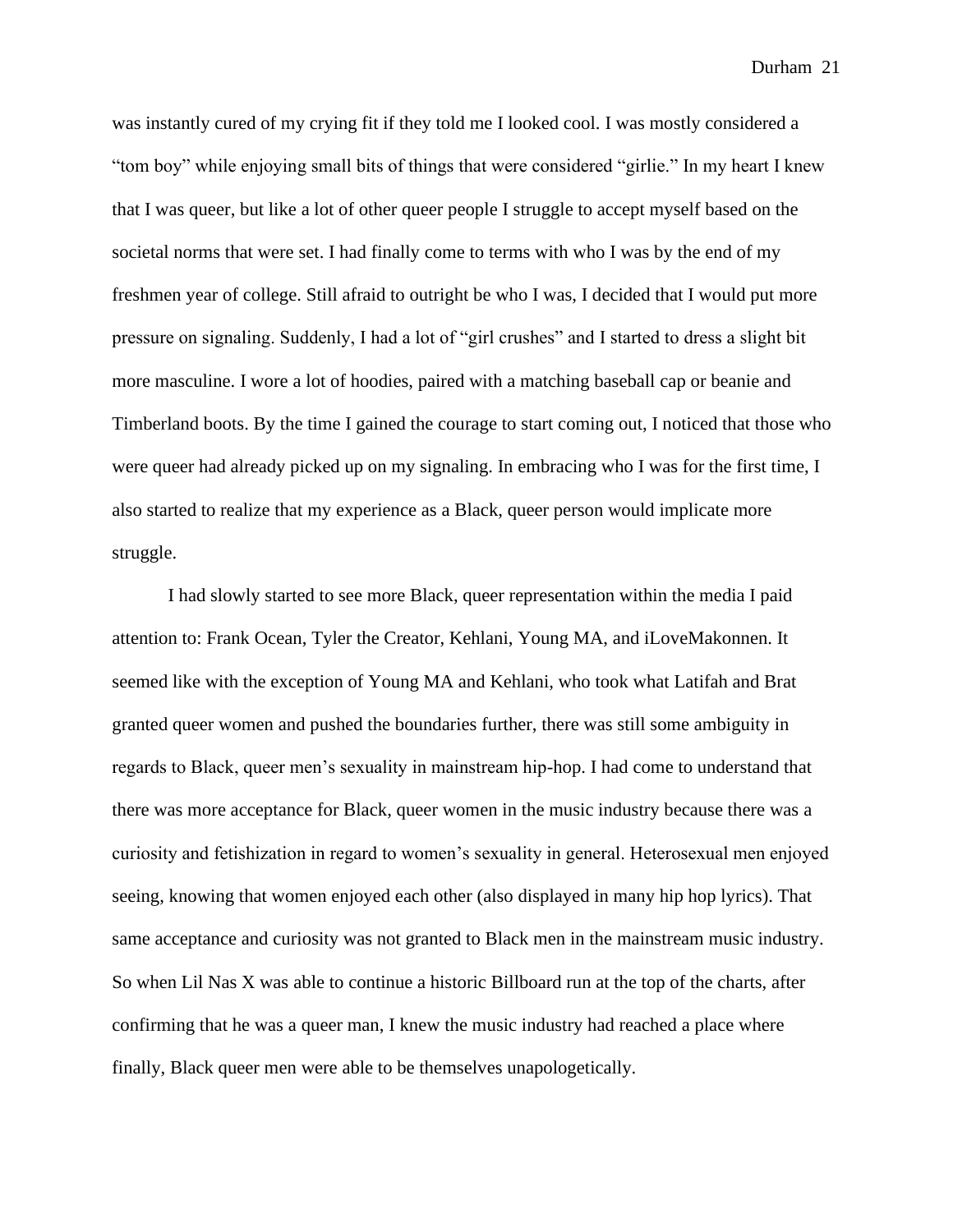Raised in a suburb of Atlanta with his gospel singing father, Lil Nas X used the internet and his love for Nicki Minaj (Aswad, Setoodeh, 2021). It was his understanding of stan Twitter (extremely dedicated fans of various celebrities on Twitter) that gave him an understanding of what artists go through when dealing with fans and criticism. In 2019, Lil Nas X would release his first single, Old Town Road, and spend 19 weeks on top of the Billboard music charts. It was in the midst of this historic run, that Lil Nas X would come out as gay. From then on, his music would encompass the joys and trials of the Black queer experience, love, sex, and desire.

Lil Nas X's *Montero* album shows themes of Black queer love and the trials, success, family problems, and mental health. Beginning with *Montero (Call me By Your Name)*, the song title references the novel, turned movie about a secret queer love. In the film, after acknowledging their love for each other, Oliver tells Elio to call each other by their names; "Call me by your name and I'll call you by mine. This line signifies that the two are part of each other and that they belong together. The film gained international acclaim and criticism regarding the age difference and power dynamic of the two lovers. However, it is a film well known within the queer community and film/media fans. *Montero* is Lil Nas X's first name and he wants to be part of his lover. In the song, Lil Nas X discusses a love interest that involves themselves with the temptation of drugs and alcohol. He also hints that the love interest may still be in the closet. "Cocaine and drinking with your friends, you live in the dark boy I cannot pretend…if Eve ain't in your garden you know that you can call me when you want…" Instead of the temptation of drugs and alcohol, Lil Nas X wants to be his lover's temptation, "I wanna sell what you're buying." Instead of buying drugs and focusing on them, Lil Nas X is pleading to be what his lover wants all the time. He wants to be the constant temptation. This is plea is also accompanied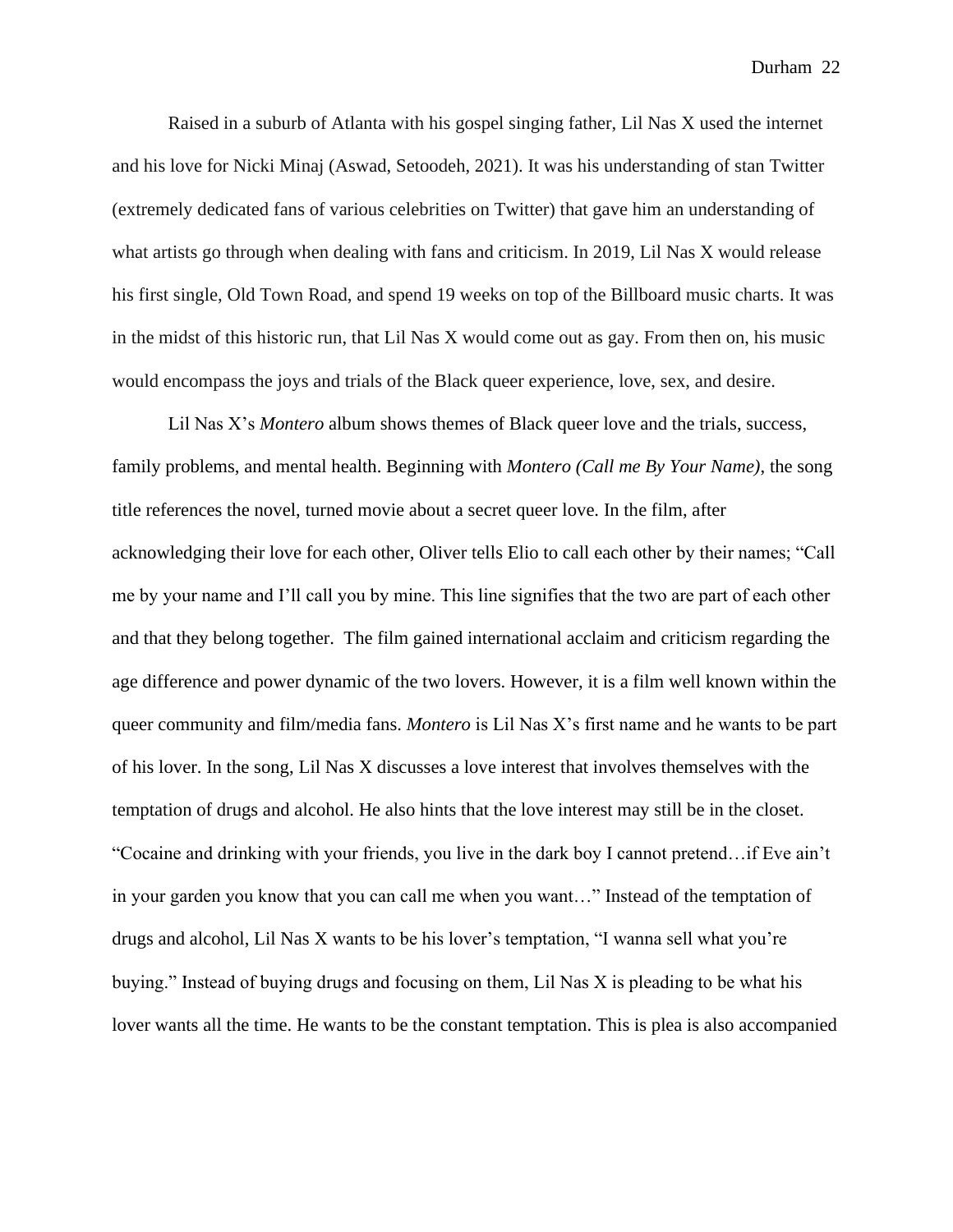by visual representations of temptation and condemnation through the Christian and historical lens.

The music video accompanies the themes of temptation, beginning with a Garden of Eden-esque setting. Lil Nas X is seduced by a snake. It accompanies a feeling of forbidden love that the song and title references have. The love between a 17-year-old boy and 24-year-old man is secretive and forbidden. The love between Lil Nas X and his closeted lover is forbidden. And the fruit in the garden of Eden is forbidden. But all are pursued based on the seduction of someone or something (Oliver, Lil Nas X, and the snake). The video then shows Lil Nas X chained and walking before monarch-type figures. The audience members cast stones at him, one hitting and seemingly sending his soul towards heaven. This audience could represent the disapproval of Lil Nas X's love or queer love in general. I see this also as a critique of those that critique queer love. There is a verse in the bible that says, "He that is without sin among you, let him cast the first stone." This is said after Pharisees brought unto Jesus a woman that committed adultery, a crime punishable by stoning to death. In the music video, the audience throwing stones at Lil Nas X are made of stone. This audience could be projecting their sins onto the rapper, lacking to acknowledge that they are made up of the same "sin" that Lil Nas X is. He is not made up of stone because lives his life outside of the social norms created around sexuality. Nas then descends to hell on a stripper pole into hell, where he seduces and kills the devil. Aside from the matching themes of temptation, the music video comments on the overall Christian perception of homosexuality. Homosexuality is often referred to as an abomination but many in the Black and Christian communities many Christians believe that "gay people do not make it to heaven." An audience of sinners are able to cast stones at someone else for being gay and send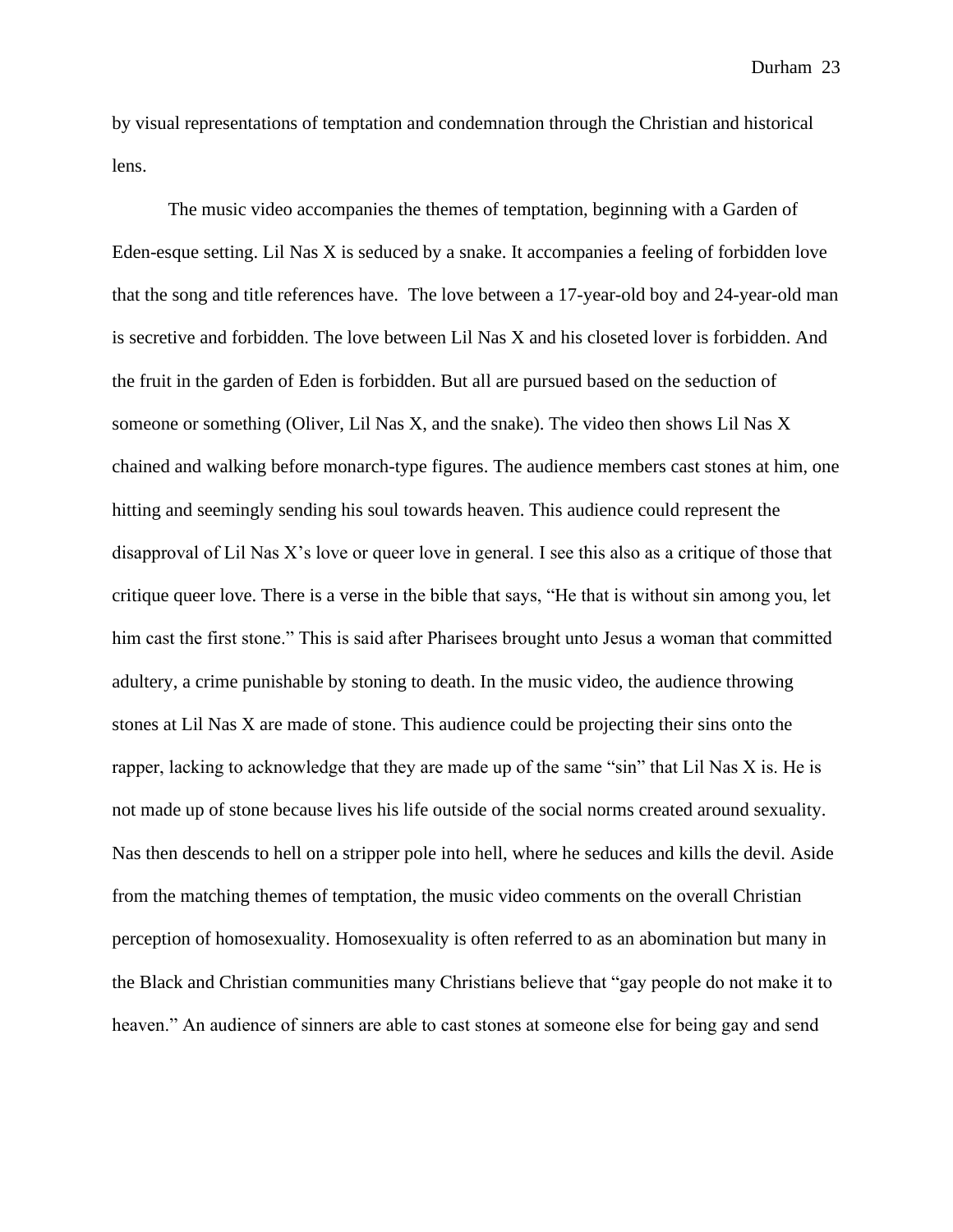him to hell. Killing the devil and placing the horns on himself seems to be a sarcastic remark on the fears of homophobes.

Throughout his career, the rapper has used critiques against himself and the LGBTQ community in a way that intentionally twists the tone of the original statement. One of the fears of homophobes is the gay agenda." The gay agenda is evil workings, forcing the homosexual lifestyle onto people. Lil Nas X plays on statements like that by dancing for and seducing the devil, and then becoming the devil himself. We him doing this again at the MTV VMA's after winning Video of the Year for the song, "I first would like to thank the gay agenda. Let's go gay agenda!"

*Industry Baby* closely follows tropes that are seen throughout hip-hop history. He speaks on his success despite critics assuming that he would be a one-hit wonder after *Old Town Road*. He raps about having sex with men, while displaying their almost-naked and greased up bodies in the music video, and the music video is set within a prison where is own body is put on display. And violence is shown in order to break out of the prison. *Industry Baby* was released after *Montero (Call Me by Your Name)* and plays on real-life tribulations (Nike shoe lawsuit). This song further proves his longevity within the industry. The music video follows Lil Nas X, after being given a tool to break out of the prison by Jack Harlow (featured on the song). Lil Nas X then creates a hole that allows him to access other parts of the prison that allow for a prison riot and breaking everyone free. Both artists on the song talk about how it was not expected for them to achieve the success that they have and that it's not over for them. Interpret the title of the song in two ways: there have been many debates on social media claiming that Lil Nas X is an industry plant, meaning he is someone that the music industry is trying to push onto the audience. Lil Nas X has made sarcastic comments and references before, so he could be using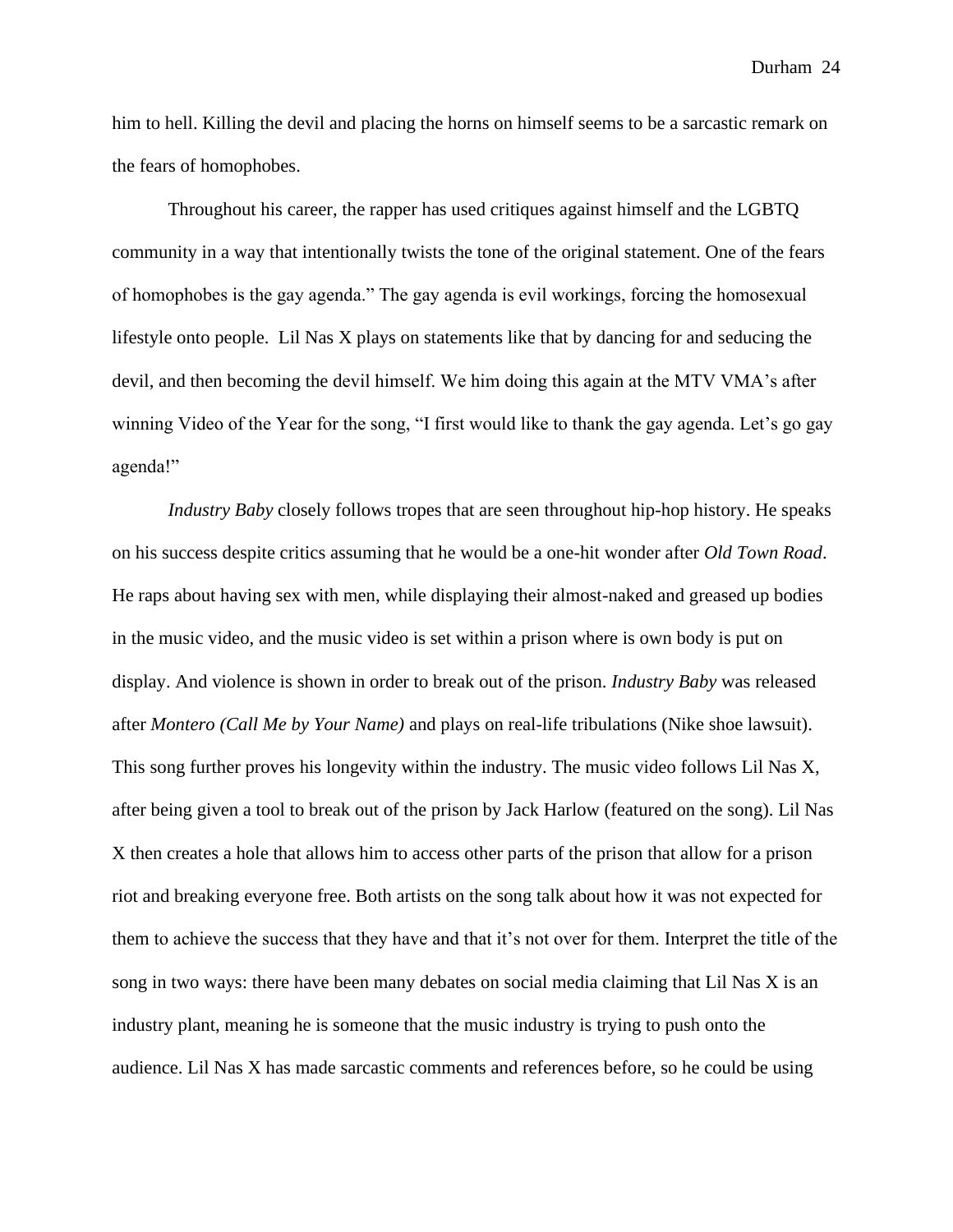the song to drive those feelings. Another way to look at it is that he is the industry itself. At the end of the song he says, "I'm the industry baby." He is the future of the music industry and black queer artists are going to take over.

As time has progressed, we have seen more queer artists be able to express themselves and still be successful, however, those artists are typically white queer artists. Black queer artists are fighting an intersectional battle: homophobic criticism from the black community and racism from the LGBTQ community. Not all that belong to those communities are homophobic or racists, however, including queer and trans folks into black issues and including black people into queer issues is not focused on enough with the two. Lil Nas X is here to bring both issues to the forefront, discussing both what it means to be black and queer while succeeding in this music/entertainment industry.

*That's What I Want* is Lil Nas X's plea for love. In this song he talks about his desire for black, queer love and his struggles with finding it both because of himself and his schedule and with how hard it is to date in these times in general. Finding a love while he's "in his prime," in order to hold him down when things get stressful is important to him. The music video showcases black queer love and sex as two teammates on a football team fall in love with each other. The video makes references to the movie Brokeback Mountain as it follows the two lovers on a camping trip before Lil Nas X later finds out that his love interest is married with a child. Lil Nas X ends the video coming down the aisle in a wedding dress, where fellow black, queer icon, Billy Porter, portrays the minister. There is no "groom" at the end of the aisle and the rapper cries in the empty church. This music video uses a common theme of being closeted or Lil Nas X having relations with someone who is still in the closet. This may suggest his longing for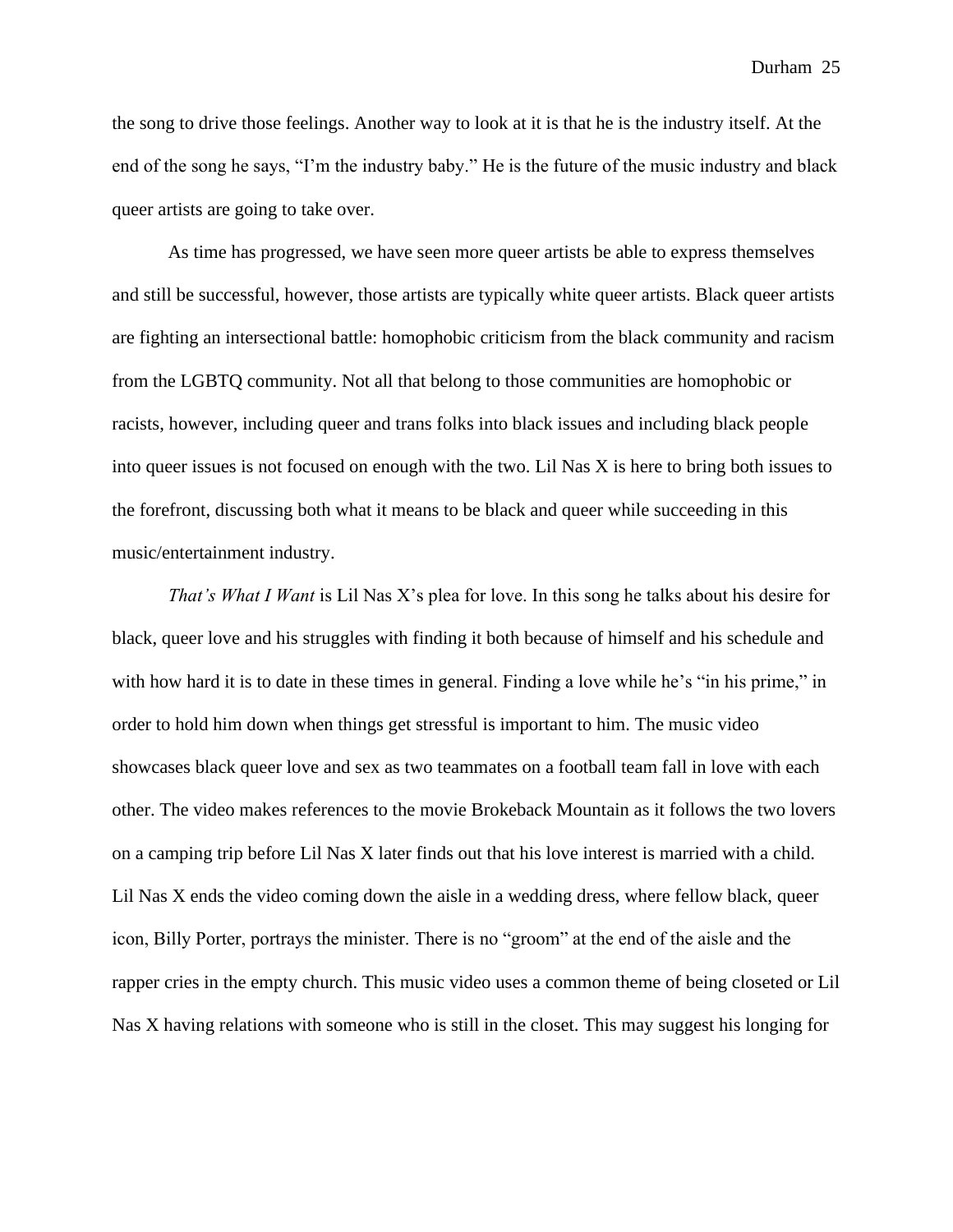having a partner that is open about who they are, but also having empathy if they are not ready to fully be who they are.

Throughout the album, Lil Nas X mentions family troubles, specifically with his parents' separation and his mother's drug use. In the song *Dead Right Now*, Lil Nas X speaks about how now that he is successful, people that didn't believe in him before are suddenly on his side. However, his mother calls him in order to help her financially, despite breaking her promise to get sober. When Lil Nas X does not help her, she degrades him. Other troubles for the rapper come from thoughts of wanting to unalive himself because he is black and gay in his song *Sun Goes Down*.

*I wanna run away Don't wanna lie, I don't want a life Send me a gun and I'll see the sun*

The song seems to be referencing an earlier time as the music video takes place in a high school setting and he mentions back when he created a Nicki Minaj stan page on twitter. There seems to be parts of the song where he is talking to his younger self, however.

*You need an instant ease From your life where you got plenty Of every hurt and heartbreak (Oh) You just take it all to the face I know that you want to cry But there's much more to life than dying Over your past mistakes (Oh) And people who threw dirt on your name*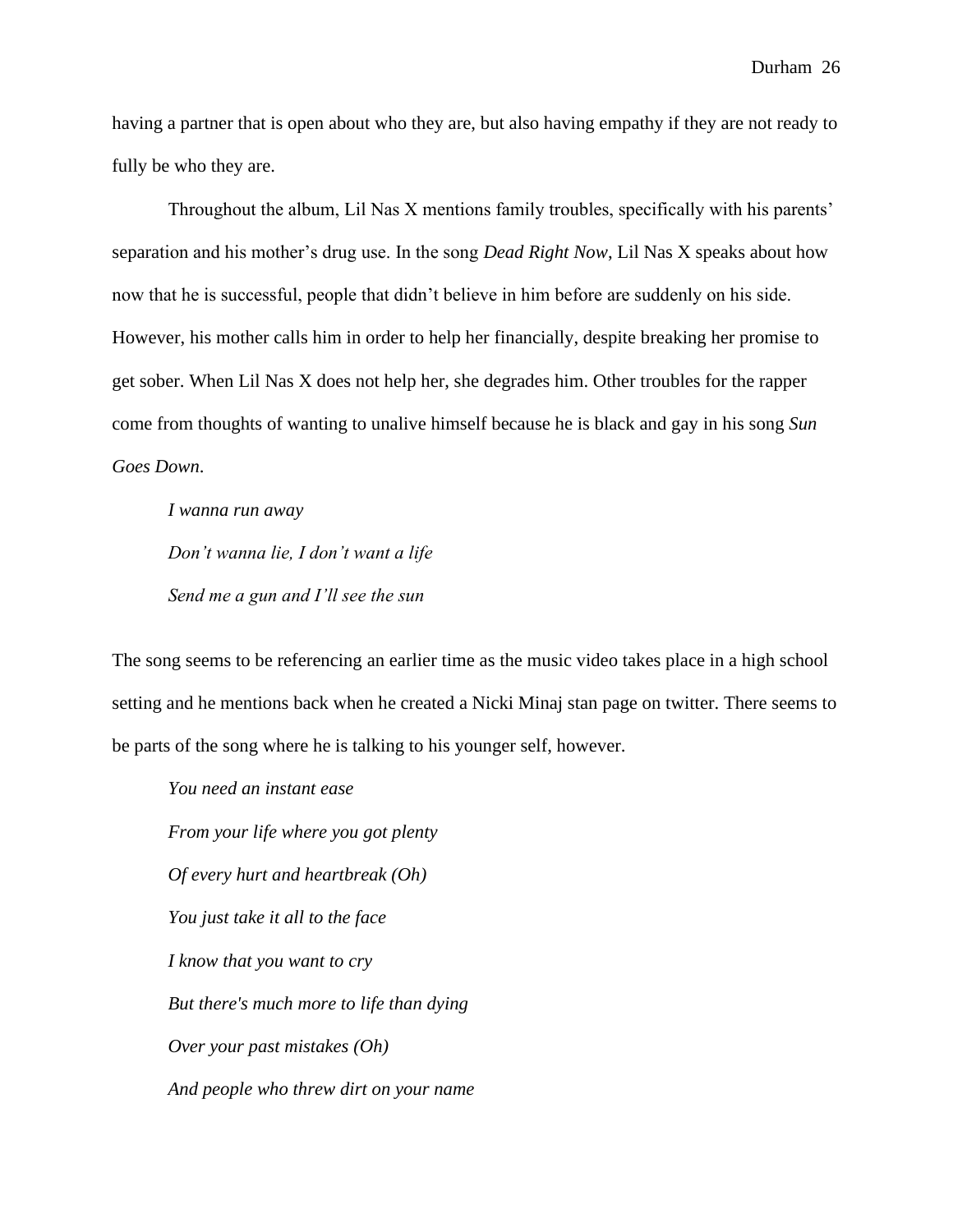The song speaks to the struggles of intersectionality as a Black, queer youth, especially when trying to understand both identities. Lil Nas X, as well as queer rappers before him offer implications to social innovation through visibility in music.

### Social Innovation

Being a Black, queer person in the music industry is not innovative, despite the inability of some white folks to refrain from tokenizing Black, queer folks as unique and exemplary. In fact, there are many Black queer artists in the industry. What is different for Lil Nas X is that he challenges and defies identity politics established in the Black community and hip-hop and showcases it on a mainstream platform. Lil Nas X, Da Brat, and Queen Latifah offer visibility within a historically heteronormative genre, as their form of activism and advocacy for the LGBTQ community. Social innovation acknowledges ongoing systemic challenges while providing solutions and further discussions to the topic. I would argue that defying an inherently defiant music genre through gender expression is social innovation. It was only after releasing one song that Lil Nas X was able to confirm to the world that he was gay and spend the rest of his career being who he truly is. While is career has really just begun, he has already highlighted Black queer struggle and experience openly through mainstream media.

Before Lil Nas X, I had never heard a Black queer man rap about queer love and sex openly in the way that he has on a mainstream forum. Rapper Cakes Da Killa offers further insight as to why this may be. "Society hates anything feminine. A very masculine female rapper can still receive marketability or credibility, but as soon as a man shows any signs of femininity, he's looked down upon," (Glass, 2017). While other Black queer male artists have come out, there is still a feeling of ambiguity with their lyrics. There is no guessing with Lil Nas X. He has planted himself firmly within hip hop, followed tropes discussed by Tricia Rose, and flipped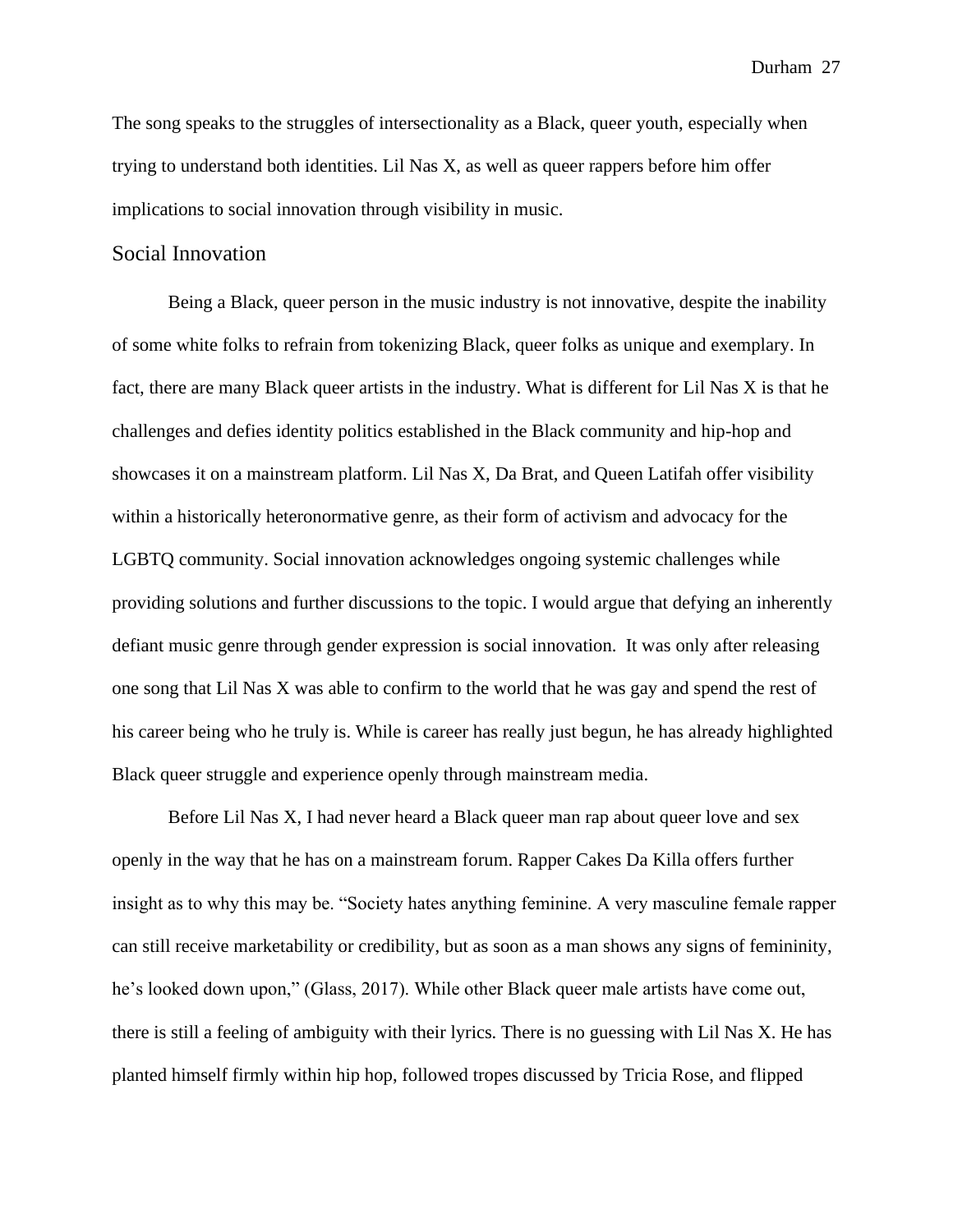them to fit queer love and sex, as well as exploiting the male body in ways that traditionally female bodies have been exploited. Lil Nas X has taken the reversed tropes of hip hop, often displayed in the underground "queer hop" scene and brought it to the mainstream.

For Lil Nas X, the successful trajectory of his career has been based on the framing and disruption. First, taking off with his song *Old Town Road*, a black man fused hip-hop and country and climbed his way up the Billboard Country Charts. His defiance in kicking down the country door led to push back from country music fans, ultimately resulting in his removal of the country charts. His response was to feature on of country music's biggest stars on his remix. This framing merged fans from both genres to propel *Old Town Road* to the top of the Billboard charts in record breaking fashion. Next, he decided to publicly come out as gay on the last day of Pride month in 2019. This was defiant because in the middle of his historic, chart-topping run, and when heterosexual people thought that they would no longer have to acknowledge LGBTQ people, he made everyone come to terms that queer people can also make music liked by everyone. This sparked conversations about queer people for longer than the intended month. With the community behind him, Lil Nas X would continue to be at the top of the charts as an openly gay man and create music as such.

Queer hop has offered LGBTQ artists and hip-hop lovers a space to indulge in the genre. While carving a safe space for themselves, within the heteronormative, homophobic genre, not many artists have been able to take their overtly queer work into the mainstream, commercialized music industry. Lil Nas X has simply followed the framework of queer hop and brought it to a mass audience, using their critiques and disdain towards him in order to keep his buzz and relevance. He also unapologetically expresses him femininity, at the disdain of some of his peers. He takes the phrase "any press is good press" and uses that to fuel his work. Using his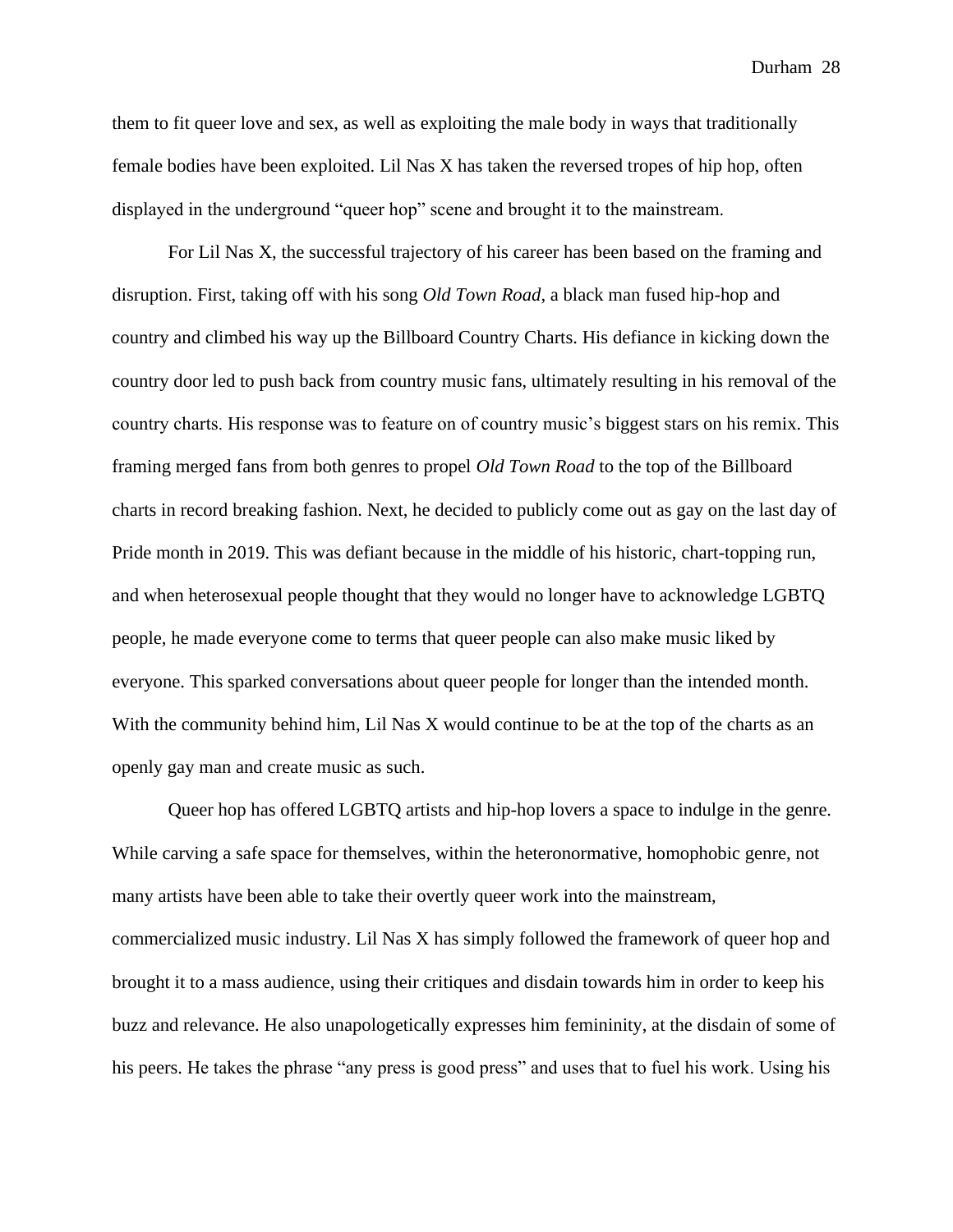background and a preacher's kid and ridicule from a large Christian community, he created *Montero (Call me By Your Name)*. Further, he used the devil Nike shoes lawsuit, related to the *Montero* song, to introduce *Industry Baby*. Lil Nas X's music would seamlessly flow and transition between hip-hop and pop music and his transitions between the genres were also accompanied by his fluidity in gender expression.

In a genre that is undeniably rooted in a certain expression of masculinity. Lil Nas X has shown other Black, queer people that varying expression is okay to explore and can also bring a freshness to mainstream hip-hop music. As a whole, Lil Nas X has not created new social innovations as it pertains to being Back, queer, and defiant. However, he has taken fluidity and ideals of freedom in expression, as well as loud queerness from the LGBTQ community and combined that with the overt Blackness and defiance of the Black community. Together we are witnessing a free, Black, defiant, queer man moving through barriers of mainstream music. Social Innovation is reliant on confrontational change from people like Lil Nas X, in order to see progression in systems that are oppressive.

### A Letter of Hope

For too long, we as a people have been focused on oppressing others in the name of power. We have generated hate in our hearts, closed our minds to others that were not like us and prevented growth and healing passed down through each generation. We have reached a point in the music industry where change has become necessary. Our society is starting to see a regress in progress on the quest for equal human rights for the LGBTQ community. It is the responsibility of the music industry to ensure that queer people have a voice that brings hope and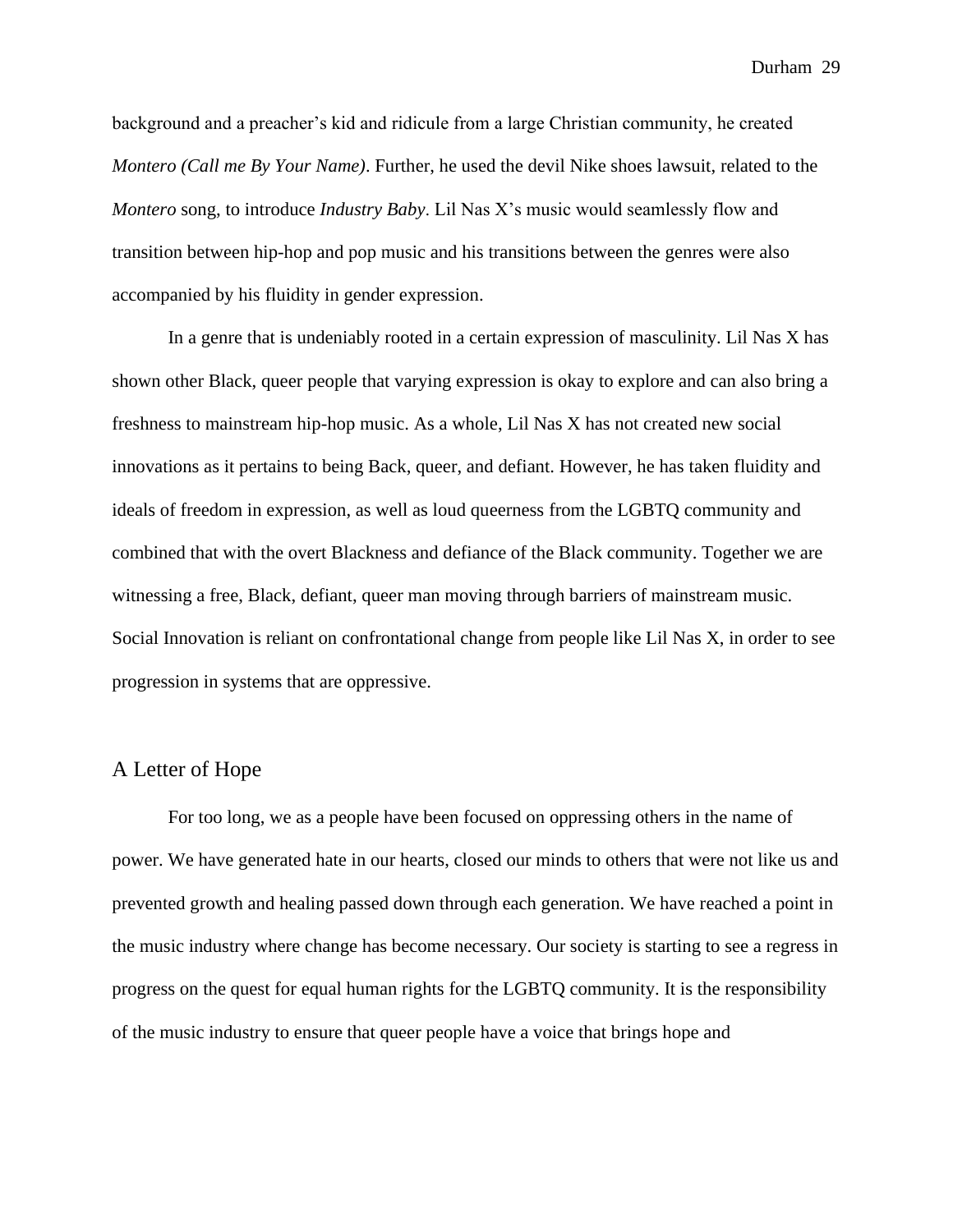representation. Along with representation, it is also essential for non-queer folks to display understanding and a willingness to embrace those that are different from themselves.

When I came out to my family, I was fortunate to receive love and a willingness to understand who I was. I come from a religious Christina family, and my parents were heavily involved with the church. I came out to my mother at 19 years old. She had no idea that I was not straight, and I could see visually she was concerned about what my sexuality would bring in terms of acceptance and the work she now had to do to better understand her daughter. I had a long conversation with her sometime later about who I was, and the condition of our country based on the person in leadership at the time. I told her, "ma, I am Black, I'm a woman, and I'm queer. Society thrives on hating people like me." Without hesitation she told me that all of those aspects of me was just more reason for her to love me harder in a world I felt hated me. Sometime later, I told my aunt that I was queer. She said "you don't think I know that? I've watched you your whole life, and I know what it looks like to see a person carry a burden. I've known since you were young. Now hold your head high and be free." I hadn't told my father about my sexuality until after I was in my first relationship with a woman. Over the years, I had sent him signal after signal, preparing him for the day that I would finally tell him. He was hurt to be one of the last to know but admitted that his reaction would have been different had I told him some time earlier. He told me that he loved me and is trying his best to understand that part of who I am.

For straight people, I implore you to take note and apply the ways in which my family loved and supported me through understanding my sexuality. Be the reason someone feels they are loved when the word feels like it hates queer people. Be the reminder that like anyone else, queer people can be free and try to understand who they are, but please note the love and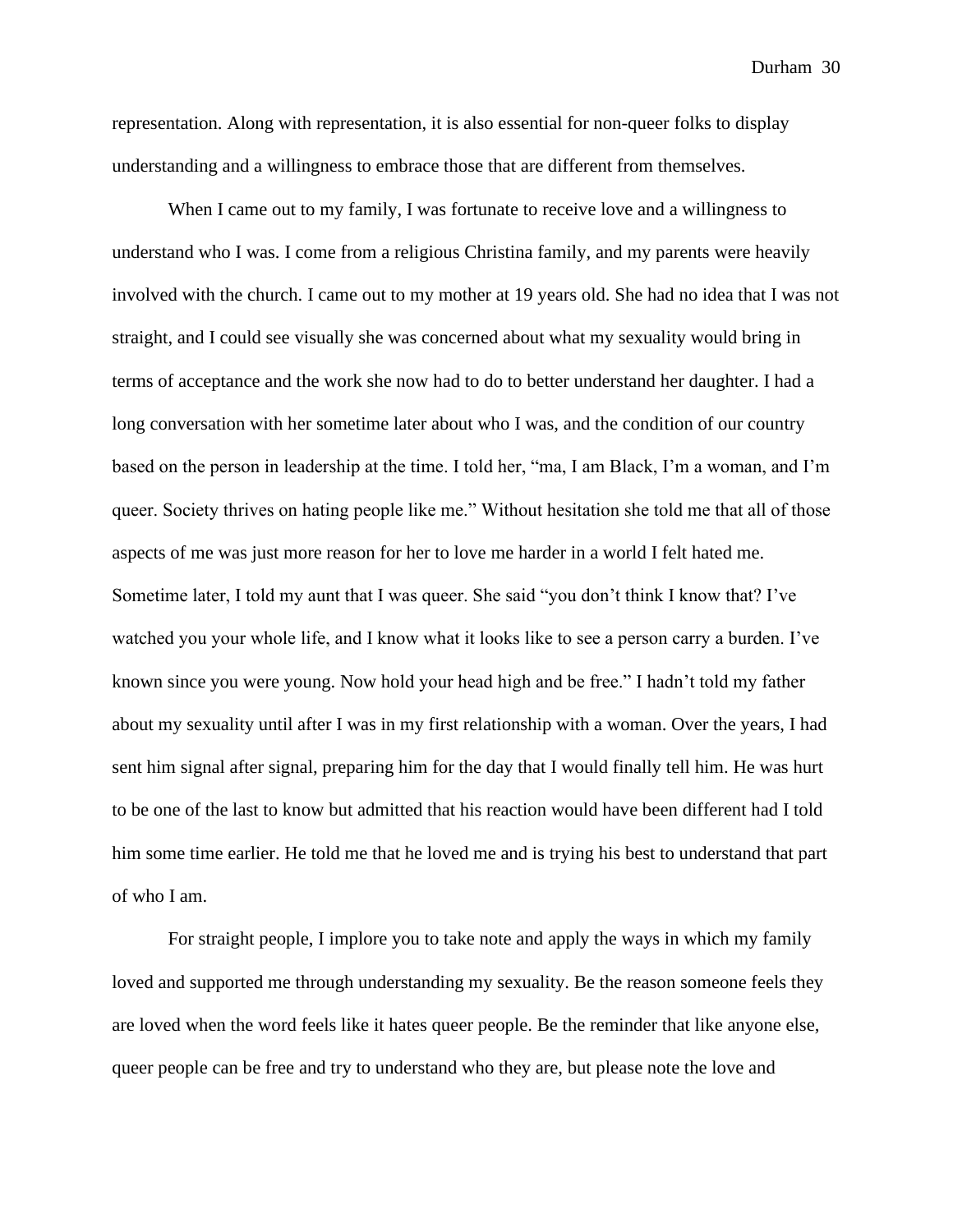acceptance is not enough. Some of you reading this may understand the implications of what it means to be part of an oppressed group. I implore you to reach back and fight for queer people the same way you would fight for your own minority group(s). If you have had the privilege of not being part of an oppressed group, I urge you to reflect and understand that each person has the right to be treated with love, respect, and dignity. Queer people have an immeasurable amount of work and creativity to offer to the music industry. We need to uplift LGBTQ folks and encourage them to share their work with all audiences. With Lil Nas X kicking the door open further for queer artists, it is my hope that we continue to see more BIPOC queer representation. When we do, the possibilities for where music will go is limitless.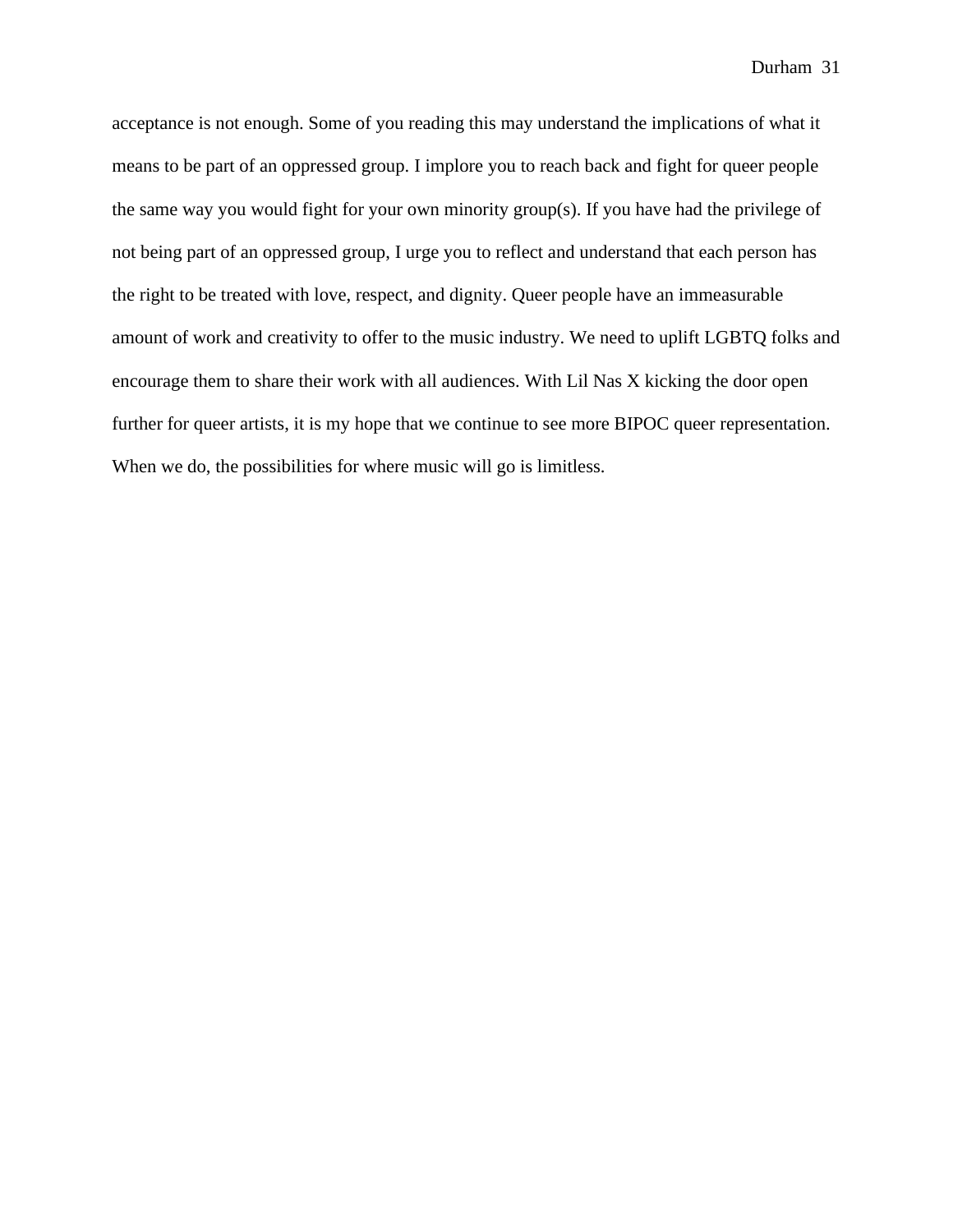#### Sources

- Aswad, Jem, and Ramin Setoodeh. "Lil Nas X." Variety, vol. 353, no. 3, Aug. 2021, pp. 56– 62. EBSCOhost,search.ebscohost.com/login.aspx?direct=true&AuthType=ip,sso&db=f6h &AN=151869043&site=eds live&scope=site.
- Aswad, Jem. "Jack Harlow TALKS Lil Nas X, Their Friendship and 'Industry Baby' Video: 'i Was Following His Lead!'." Variety, Variety, 12 Aug. 2021, variety.com/2021/music/news/jack-harlow-lil-nas-x-industry-baby-video-1235039620/.
- Camera, Lauren. "What Is Critical Race Theory and Why Are People So Upset About It?" U.S. News & World Report - The Report, June 2021, pp. 8–12. EBSCOhost, search.ebscohost.com/login.aspx?direct=true&AuthType=ip,sso&db=f6h&AN=1 50718703&site=eds- live&scope=site.
- Chow, Andrew R. "Lil NAS X Interview on 'Montero' Video, Lgbtq Repression." Time, Time, 31 Mar. 2021, time.com/5950756/lil-nas-x- montero-interview/.
- Delgado, Richard, and Jean Stefancic. *Critical Race Theory: An Introduction*. 3rd ed., New York University Press, 2017.
- DuVernay, Ava, director. *13th*. Netflix, 2016.
- Glass, Joshua. "Why Is It so Hard for Queer Rappers to Find Commercial Success?" *OUT*, Out Magazine, 6 Sept. 2017, [https://www.out.com/out-exclusives/2017/9/06/why-it-so-hard](https://www.out.com/out-exclusives/2017/9/06/why-it-so-hard-)queer-rappers-find-commercial-success.
- Greene, Jasmin S. *Beyond Money, Cars, and Women : Examining Black Masculinity in Hip Hop Culture*. Cambridge Scholars Publishing, 2008. *EBSCOhost*, search.ebscohost.com/login.aspx?direct=true&AuthType=sso&db=e000xna&AN=52342 6&site=ehost-live&scope=site.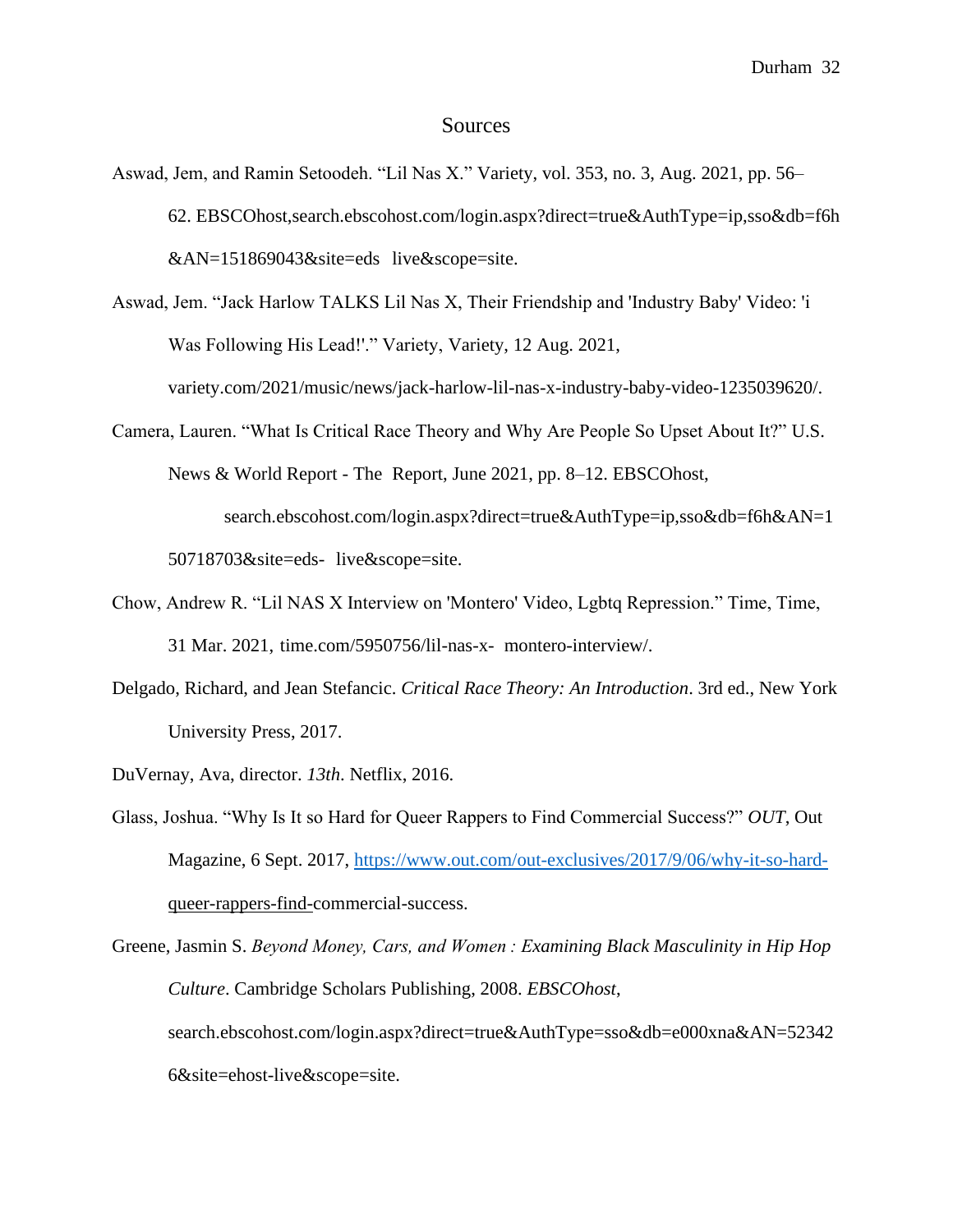Henry Anthony, Ronda C. *Searching for the New Black Man. [Electronic Resource]: Black Masculinity and Women's Bodies*. 2013. *EBSCOhost*,

search.ebscohost.com/login.aspx?direct=true&AuthType=ip,sso&db=cat08964a&AN=gv

su.ebs191272 0e&site=eds-live&scope=site.

Hurt, Byron, director. *Hip Hop: Beyond Beats and Rhymes*, 2006,

www.youtube.com/watch?v=SAwTnJWPyFg.

Kennedy, Gerrick D. "Lil NAS X Came out, but Has HIP-HOP? A Macho Culture Faces a

Crossroads." *Los Angeles Times*, Los Angeles Times, 31 July 2019,

[www.latimes.com/entertainment-arts/music/story/2019-07-30/lil-nas-x-black-queer-men](http://www.latimes.com/entertainment-arts/music/story/2019-07-30/lil-nas-x-black-queer-men-)hip-hop.

Llanas, Sheila. *The Women of Hip-Hop*. Essential Library, 2017. *EBSCOhost*, [https://search.ebscohost.com/login.aspx?direct=true&AuthType=ip,sso&db=nlebk&AN=](https://search.ebscohost.com/login.aspx?direct=true&AuthType=ip,sso&db=nlebk&AN=1491423&site=eds-live&scope=site) [1491423&site=eds-live&scope=site.](https://search.ebscohost.com/login.aspx?direct=true&AuthType=ip,sso&db=nlebk&AN=1491423&site=eds-live&scope=site)

Lorde, Audre. *Sister Outsider : Essays and Speeches*. Revised edition., Crossing Press. *EBSCOhost*,

https://search.ebscohost.com/login.aspx?direct=true&AuthType=ip,sso&db=cat09195a& AN=gvsu.b3927062&site=eds-live&scope=site. Accessed 1 Jan. 2022.

- Ore, Ersula J. *Lynching: Violence, Rhetoric, and American Identity*. University Press of Mississippi, 2019.
- Richen, Yoruba. "What the Gay Rights Movement Learned from the Civil Rights Movement." *TED*, Mar. 2014,

[www.ted.com/talks/yoruba\\_richen\\_what\\_the\\_gay\\_rights\\_movement\\_learned\\_from\\_the\\_c](http://ww.ted.com/talks/yoruba_richen_what_the_gay_rights_movement_learned_from_the_c) ivil\_rights\_movement.